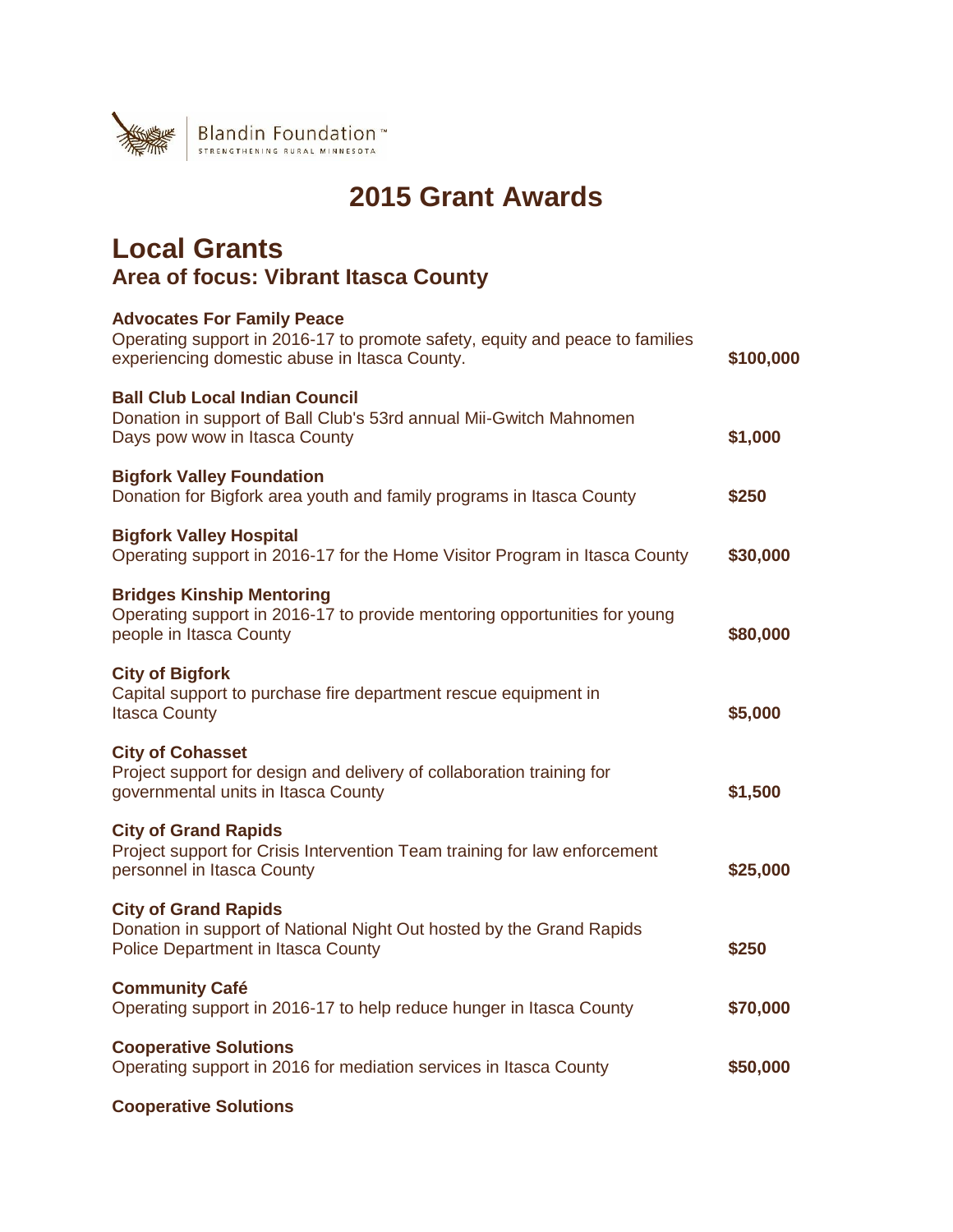| Project support over two years for families participating in the Early Case<br>Management/Early Neutral Evaluation program in Itasca County                                                                                         | \$8,000   |
|-------------------------------------------------------------------------------------------------------------------------------------------------------------------------------------------------------------------------------------|-----------|
| Deer River White Oak Society, Inc.<br>Donation for the 2015 White Oak Sled Dog Race in Itasca County                                                                                                                                | \$500     |
| <b>Depot Commons Association</b><br>Project support for continuation of the Workforce Development<br>program over two years in Itasca County                                                                                        | \$90,000  |
| <b>Depot Commons Association</b><br>Donation in support of bringing Bukata Hayes of the Greater Mankato<br>Diversity Council to do a community presentation about the<br>changing diverse population of the future in Itasca County | \$1,000   |
| <b>Edge of the Wilderness Community Center</b><br>Donation for bringing Peter Rothstein's holiday musical "All Is Calm"<br>to Itasca County                                                                                         | \$1,000   |
| <b>Edge of the Wilderness Community Center</b><br>Project support for an Ojibwe Women Artist event and to host the<br>Itasca Symphony in celebration of the 10th anniversary of the Edge<br><b>Center in Itasca County</b>          | \$5,000   |
| <b>Edge of the Wilderness Discovery Center</b><br>Donation in support of start-up expenses for the Edge of the Wilderness<br><b>Discovery Center in Itasca County</b>                                                               | \$1,000   |
| <b>ElderCircle</b><br>Project support for the 2015 annual community Thanksgiving dinner<br>in Itasca County                                                                                                                         | \$2,000   |
| <b>ElderCircle</b><br>Operating support in 2016-17 to offer senior programming to residents<br>in the Itasca County area                                                                                                            | \$100,000 |
| <b>ElderCircle</b><br>Donation in support of mental health training for professional and non-skilled<br>caregivers in Itasca County                                                                                                 | \$800     |
| <b>First Call for Help of Itasca County</b><br>Project support for the Coordinated Entry Project in Itasca County                                                                                                                   | \$4,800   |
| <b>First Call for Help of Itasca County</b><br>Project support for the 2015 Community Connect event in Itasca County                                                                                                                | \$5,000   |
| <b>First Call for Help of Itasca County</b><br>Operating support in 2016-17 for emergency, information and referral services<br>in Itasca County                                                                                    | \$100,000 |
|                                                                                                                                                                                                                                     |           |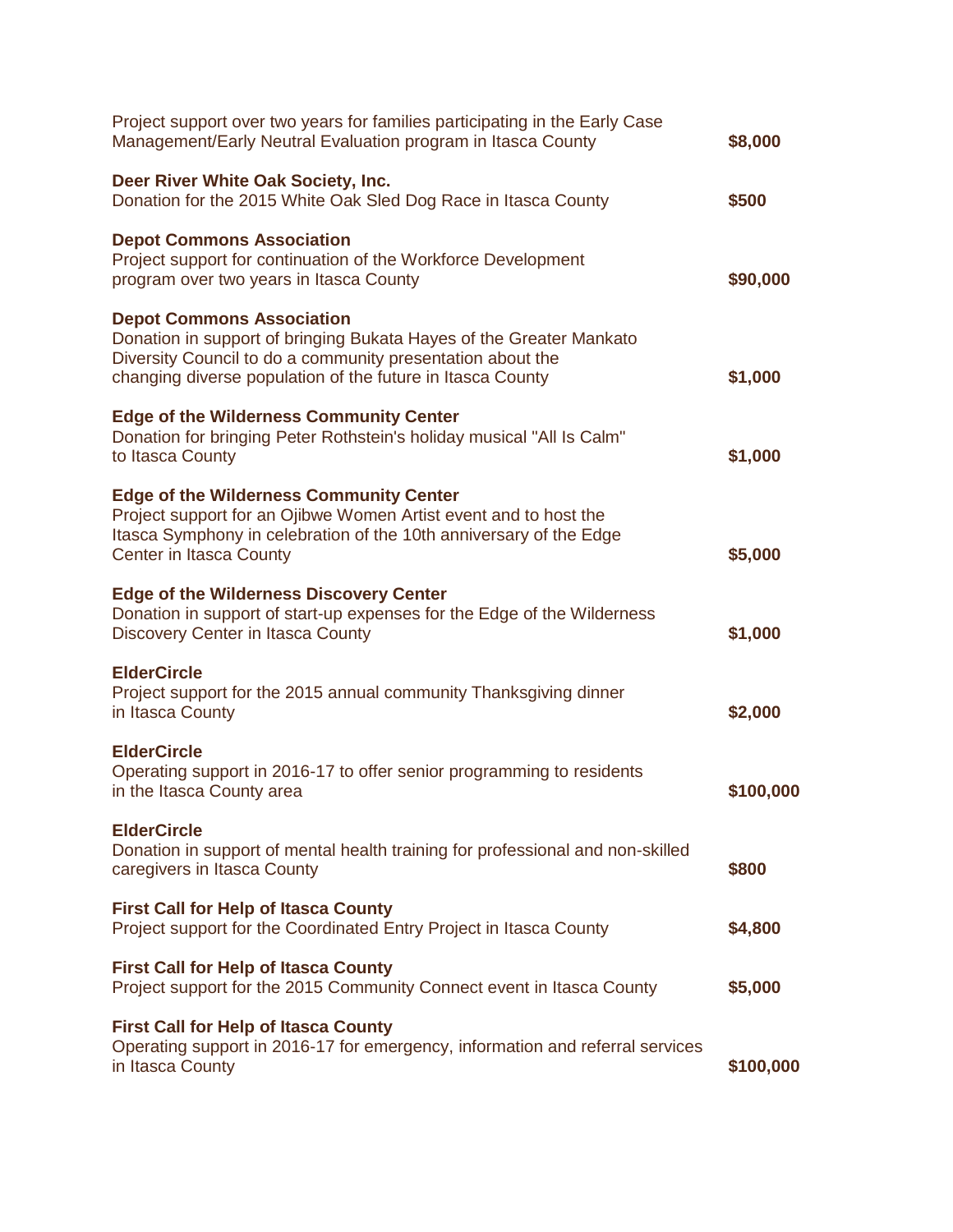| <b>Girl Scouts of Minnesota and Wisconsin Lakes and Pines</b><br>Operating support in 2016-17 for the Girl Scouts program in Itasca County                                         | \$20,000  |
|------------------------------------------------------------------------------------------------------------------------------------------------------------------------------------|-----------|
| <b>GiveMN</b><br>Project support to provide training in online fundraising to nonprofit<br>Organizations and schools in the Itasca County area                                     | \$2,500   |
| <b>Goodland Township</b><br>Project support for strategic planning to enhance the organizational<br>capacity of the fire department in Itasca County                               | \$2,500   |
| <b>Governmental and Educational Assistance Corporation</b><br>Donation for a theater room for Manor House residents in Itasca County                                               | \$500     |
| <b>Grace House of Itasca County</b><br>Operating support in 2016-17 to provide crisis housing services<br>in Itasca County                                                         | \$100,000 |
| <b>Grand Itasca Foundation</b><br>Donation towards support of the High School Scholarship Fund in<br><b>Itasca County</b>                                                          | \$500     |
| <b>Grand Rapids Area Community Foundation</b><br>Donation in support of Mobility Mania to improve accessibility for people<br>with physical and mental disability in Itasca County | \$1,000   |
| <b>Grand Rapids Area Community Foundation</b><br>Operating support for 2016-18 in Itasca County                                                                                    | \$319,000 |
| <b>Grand Rapids Area Community Foundation</b><br>Donation in support of the Itasca Area Cancer Crisis Fund for 2015                                                                | \$1,000   |
| <b>Grand Rapids Area Community Foundation</b><br>Project support for production of a video celebrating the role of<br>philanthropy in building a stronger Itasca County area       | \$30,000  |
| <b>Grand Rapids Area Community Foundation</b><br>Donation in support of a dog park in Grand Rapids/Itasca County                                                                   | \$1,000   |
| <b>Grand Rapids Area Community Foundation</b><br>Capital support to create a pop-up park in downtown Grand Rapids<br>featuring public art in Itasca County                         | \$875     |
| <b>Grand Rapids Band Boosters</b><br>Donation for advertising the 2016-17 Blandin Education Grants program<br>in the Grand Rapids High School band calendar in Itasca County       | \$550     |
| <b>Grand Rapids Library Foundation</b><br>Project support for completion of the solar sunflower part of the Library's<br><b>Riverfront Energy Center in Itasca County</b>          | \$4,000   |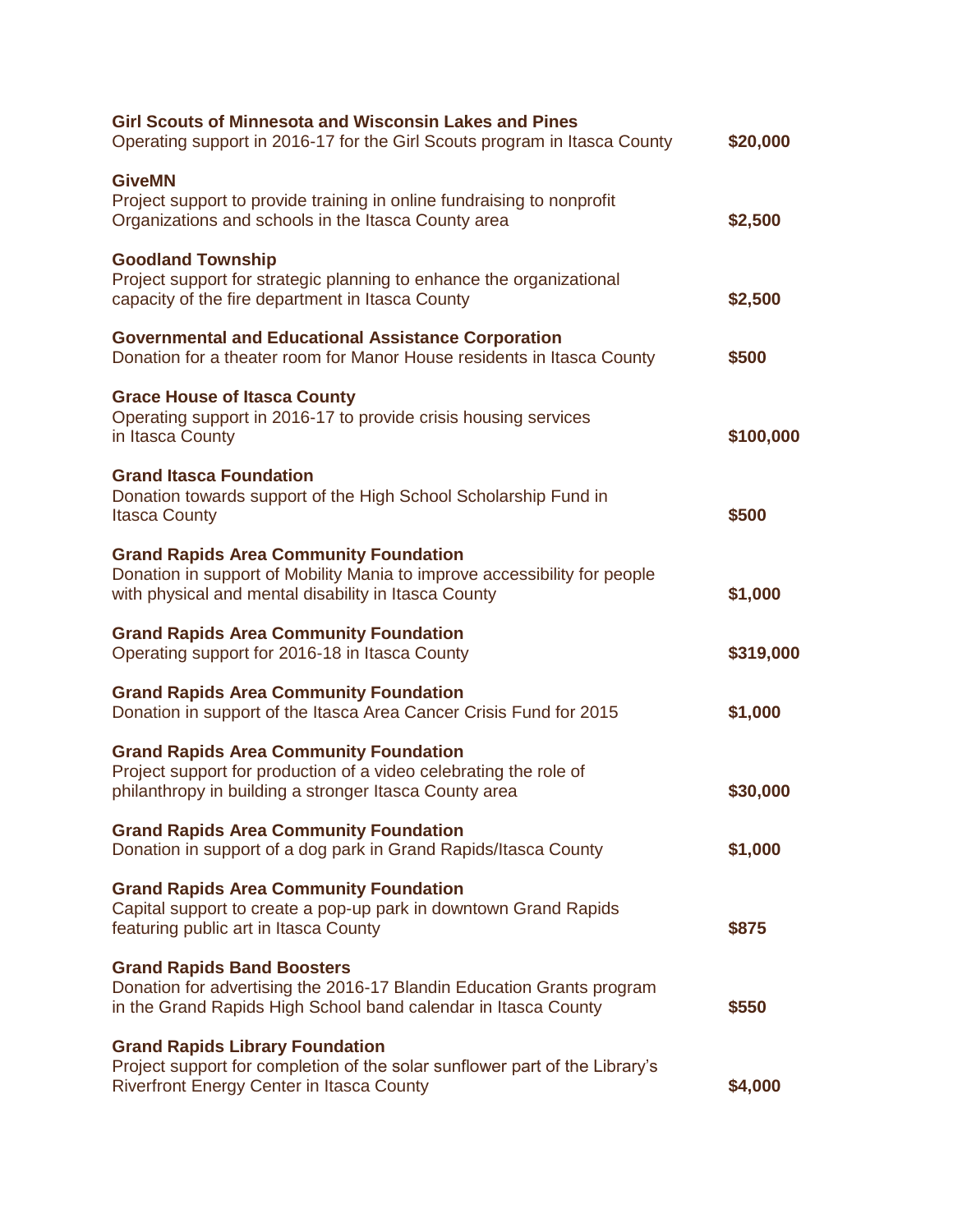| <b>Grand Rapids Players</b><br>Donation in support of underwriting 2016 production in Itasca County                                                                        | \$1,000   |
|----------------------------------------------------------------------------------------------------------------------------------------------------------------------------|-----------|
| <b>Grand Rapids Players</b><br>Donation towards underwriting 2015 productions in Itasca County                                                                             | \$1,000   |
| <b>Grand Rapids Players</b><br>Project support for the production of Ziibi in Itasca County                                                                                | \$5,000   |
| <b>Grand Rapids Show Boat Inc</b><br>Project support to underwrite 2015 productions in Itasca County                                                                       | \$1,000   |
| <b>Grand Rapids Show Boat Inc</b><br>Project support for technical assistance to develop a sustainability<br>plan in Itasca County                                         | \$3,000   |
| <b>Grand Rapids Summer Celebration Inc</b><br>Donation for the 2015 Tall Timber Days festival in Itasca County                                                             | \$1,000   |
| <b>Greater Pokegama Lake Association</b><br>Donation towards the Annual Independence Day fireworks on Pokegama<br>Lake for the Grand Rapids area in Itasca County          | \$1,000   |
| <b>Greenway 316 Foundation Inc</b><br>Donation in support of Financial Aid Night for Greenway High School students<br>and parents in Itasca County                         | \$150     |
| <b>Habitat for Humanity of Itasca County</b><br>Project support to participate in the Financial Resiliency and Social Enterprise<br>program in Itasca County               | \$10,000  |
| <b>Habitat for Humanity of Itasca County</b><br>Operating support in 2016-17 for low-income housing<br>development in Itasca County                                        | \$100,000 |
| <b>Independent School District 2, Hill City</b><br>Donation for the 2015 Financial Aid Night for Hill City High School<br>students and parents in the Itasca County area   | \$150     |
| <b>Independent School District 2 - Hill City</b><br>Donation for the Health and Wellness Expo for the Hill City<br>School District in the Itasca County area               | \$250     |
| <b>Independent School District 118, Remer</b><br>Donation towards the 2015 Financial Aid Night for Northland High School<br>students and parents in the Itasca County area | \$120     |
| <b>Independent School District 317</b><br>Donation in support of Deer River High School's 2016 post prom event<br>in Itasca County                                         | \$500     |
|                                                                                                                                                                            |           |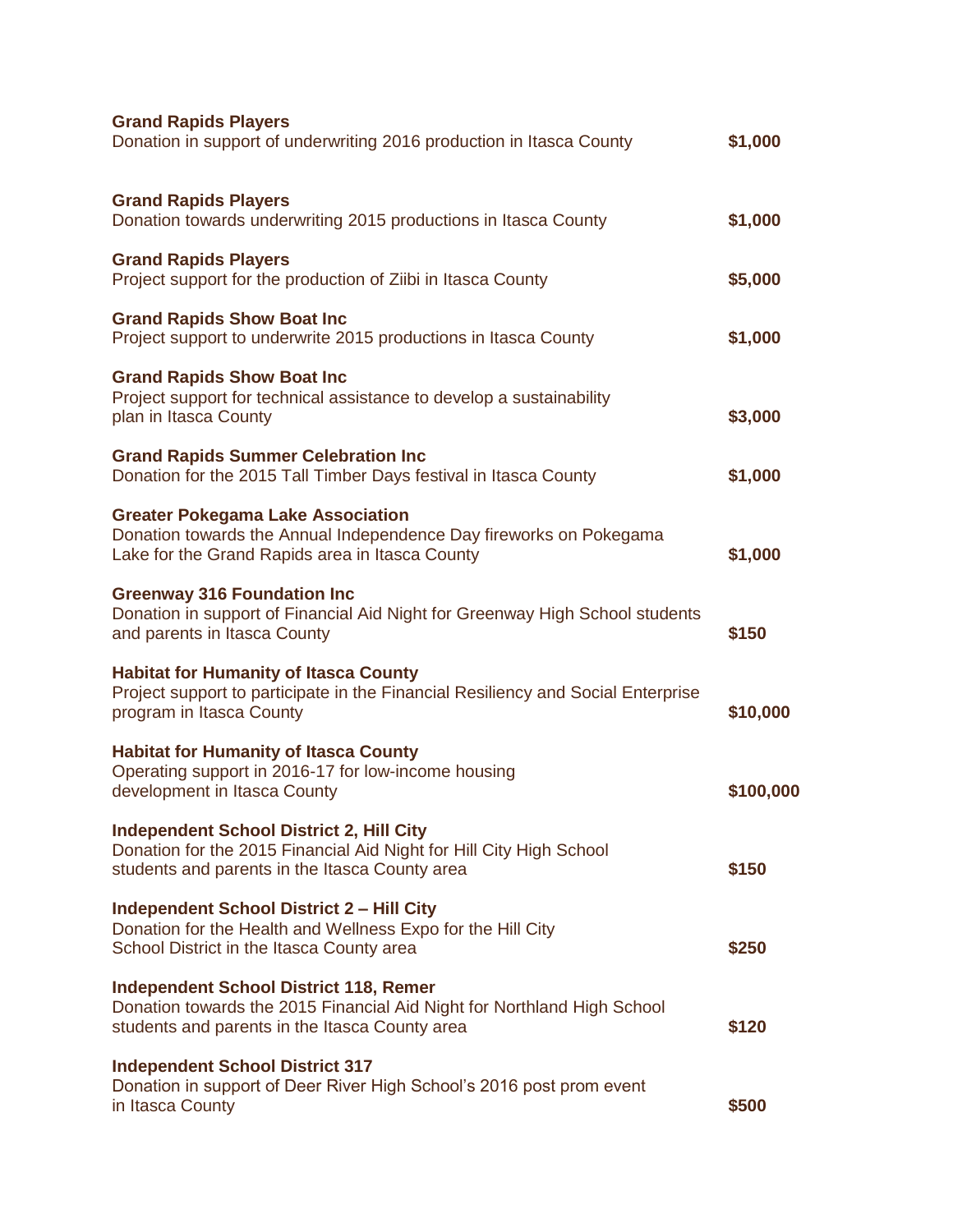| ISD 317, Deer River<br>Donation in support of Deer River High School's 2015 post prom event<br>in Itasca County                                                                                                         | \$500     |
|-------------------------------------------------------------------------------------------------------------------------------------------------------------------------------------------------------------------------|-----------|
| <b>Independent School District 318, Grand Rapids</b><br>Donation for the Grand Rapids High School 2015 post prom event<br>in Itasca County                                                                              | \$750     |
| <b>Independent School District 318, Grand Rapids</b><br>Donation in support of Financial Aid Night 2015 for Grand Rapids High School<br>students and parents in Itasca County                                           | \$150     |
| <b>Independent School District 318, Grand Rapids</b><br>Operating support over two years for Baby Steps in Itasca County                                                                                                | \$190,000 |
| <b>Independent School District 318</b><br>Donation in support of bringing in an anti-bullying program, the Power of Words,<br>to the student body at the Grand Rapids High School and Middle School<br>in Itasca County | \$250     |
| <b>Independent School District 318</b><br>Donation in support of bringing in a theatrical production on new immigrants<br>to Grand Rapids 7 <sup>th</sup> and 8 <sup>th</sup> grade students in Itasca County           | \$500     |
| <b>Independent School District 319, N-K</b><br>Donation towards the 2015 Financial Aid Night for Nashwauk-Keewatin<br>High School student and parents in Itasca County                                                  | \$200     |
| <b>Inger Local Council</b><br>Donation for Inger's 2015 Cha Cha Bah Ning Pow Wow in Itasca County                                                                                                                       | \$1,000   |
| <b>Itasca Choral Society</b><br>Donation in support of the 2015-16 fall and spring concert programs<br>in Itasca County                                                                                                 | \$250     |
| <b>Itasca Community College</b><br>Donation in support of Upward Bound summer programming in Itasca County                                                                                                              | \$400     |
| <b>Itasca Community College</b><br>Donation for O Gitch I Dah Club's 2015 annual spring pow-wow in Itasca County \$1,000                                                                                                |           |
| <b>Itasca County</b><br>Capital support for improvements to the Buck Lake Improvement Club's<br>building in Itasca County                                                                                               | \$5,000   |
| <b>Itasca County Historical Society</b><br>Operating support for 2016-17 to collect, preserve, interpret and disseminate<br>the history of Itasca County                                                                | \$100,000 |
|                                                                                                                                                                                                                         |           |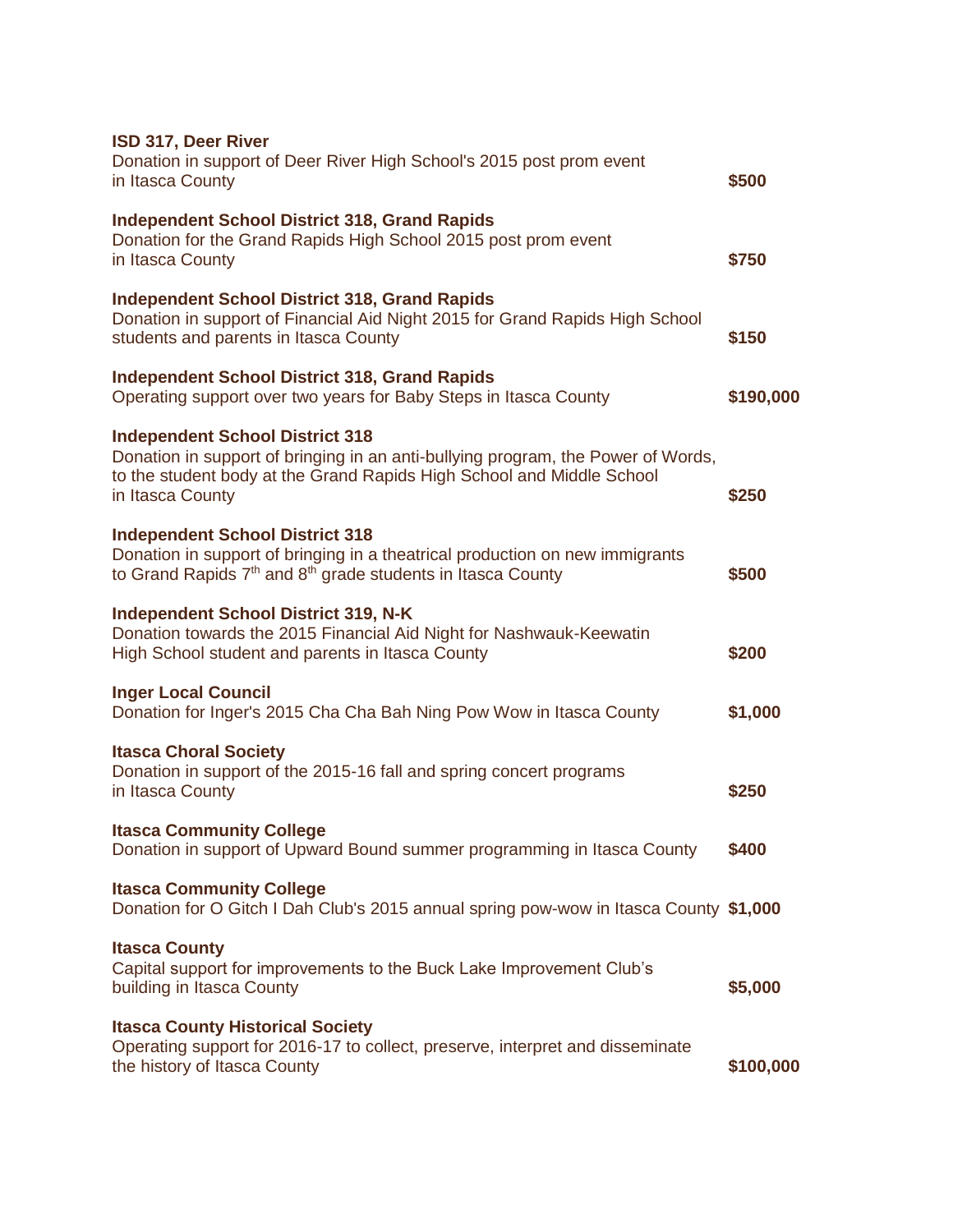| <b>Itasca Hospice Foundation</b><br>Donation for the 2015 educational seminar on dementia in Itasca County                                                       | \$500     |
|------------------------------------------------------------------------------------------------------------------------------------------------------------------|-----------|
| <b>Itasca Orchestra and Strings Program</b><br>Operating support for 2016-17 to provide orchestral music to adults and youth<br>in Itasca County                 | \$100,000 |
| <b>Itasca Ski &amp; Outing Club</b><br>Donation towards Mt. Itasca Ski Patrol's communication equipment<br>in Itasca County                                      | \$1,000   |
| <b>Itasca Youth For Christ</b><br>Operating support in 2016-17 for the Campus Life program in Itasca County                                                      | \$60,000  |
| <b>Itasca Youth For Christ</b><br>Operating support in 2016-17 for the Ground Floor Youth<br>Center in Itasca County                                             | \$170,000 |
| <b>Judy Garland Children's Museum</b><br>Donation for the 2015 Judy Garland Festival in Itasca County                                                            | \$1,000   |
| <b>Judy Garland Children's Museum</b><br>Operating support in 2016-17 to improve and broaden the School Service<br>Program in Itasca County                      | \$60,000  |
| <b>Lets Go Fishing of MN</b><br>Donation for the Itasca Chapter of Lets Go Fishing with Seniors in Itasca County \$1,000                                         |           |
| <b>MacRostie Art Center</b><br>Operating support in 2016-17 to provide visual arts and educational programming<br>to residents throughout the Itasca County area | \$80,000  |
| <b>Marcell Family Center, Inc.</b><br>Operating support in 2016-17 for the family center program in Itasca County                                                | \$70,000  |
| <b>MN Assistance Council for Veterans</b><br>Project support for programming and services for veterans in Itasca County                                          | \$10,000  |
| <b>MN Council On Foundations</b><br>Project support to provide database subscriptions to Minnesota<br>Grantmakers Online for nonprofits serving Itasca County    | \$4,400   |
| <b>Nonprofits Assistance Fund</b><br>Project support to continue capacity building services for nonprofit<br>organizations in Itasca County                      | \$150,000 |
| <b>Northern Community Radio KAXE</b><br>Operating support in 2016-17 for news programming throughout Itasca County                                               | \$100,000 |
| <b>Northland Counseling Center Inc</b>                                                                                                                           |           |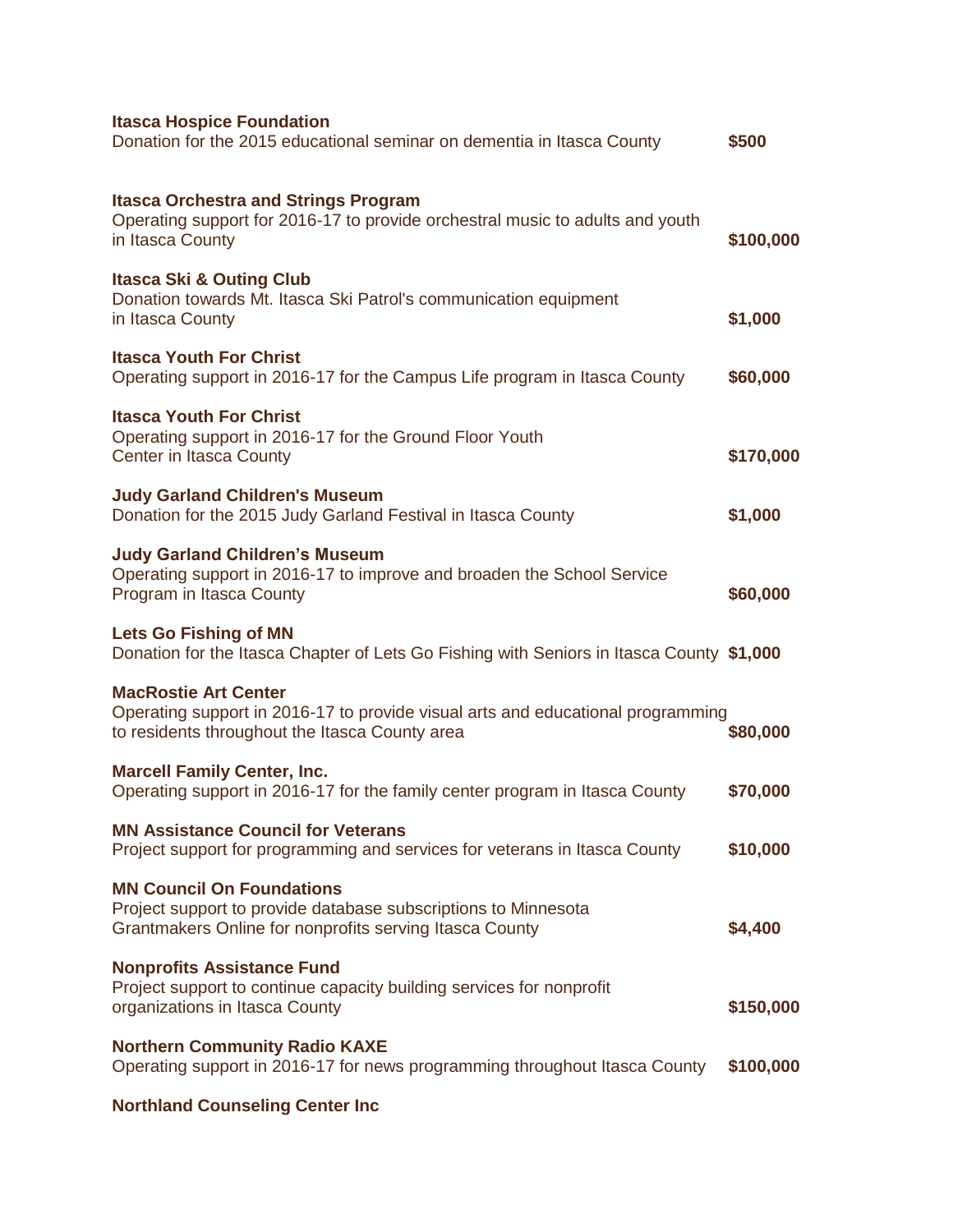| Capital support for construction of Kiesler Wellness Center in Itasca County                                                                                                                                        | \$1,000,000 |
|---------------------------------------------------------------------------------------------------------------------------------------------------------------------------------------------------------------------|-------------|
| <b>Northland Counseling Center Inc.</b><br>Donation in support of a three-part series on housing education in Itasca County \$240                                                                                   |             |
| <b>Pine River Backus Family Center</b><br>Project support for the Strategic Prevention Framework for students in<br>grades 6-12 who attend Northland (Remer) Community school district<br>in the Itasca County area | \$10,000    |
| <b>Reif Arts Council</b><br>Project support for developing formal working agreements between<br>four arts programs within a new facility in Itasca County                                                           | \$2,838     |
| <b>Remer Centennial Library</b><br>Donation for library software in the Itasca County area                                                                                                                          | \$1,000     |
| <b>Second Harvest North Central Food Bank</b><br>Donation towards general operations as part of staff recognition<br>program in Itasca County                                                                       | \$500       |
| <b>Second Harvest North Central Food Bank</b><br>Operating support in 2016-17 for Food Bank operations in Itasca County                                                                                             | \$100,000   |
| <b>S Lake Local Indian Council</b><br>Donation for the spring offering powwow in Itasca County                                                                                                                      | \$1,000     |
| <b>Special Olympics Minnesota</b><br>Operating support in 2016-17 for the Special Olympics<br>program in Itasca County                                                                                              | \$60,000    |
| <b>Support Within Reach</b><br>Operating support in 2016-17 to provide support and advocacy to victims<br>of sexual violence and prevention education in Itasca County                                              | \$80,000    |
| <b>True Friends</b><br>Operating support in 2016-17 Itasca County youth with disabilities to<br>participate in camp activities                                                                                      | \$10,000    |
| United Way of 1,000 Lakes<br>Project support for community engagement work to aid communications and<br>strategic planning to guide the continued growth of the Student Success initiative<br>in Itasca County      | \$22,000    |
| United Way of 1,000 Lakes<br>Operating support in 2016-17 for administration in Itasca County                                                                                                                       | \$60,000    |
| Voyageurs Area Council #286 Boy Scouts of America, Inc.<br>Operating support in 2016-17 for Boy Scout programming in Itasca County                                                                                  | \$20,000    |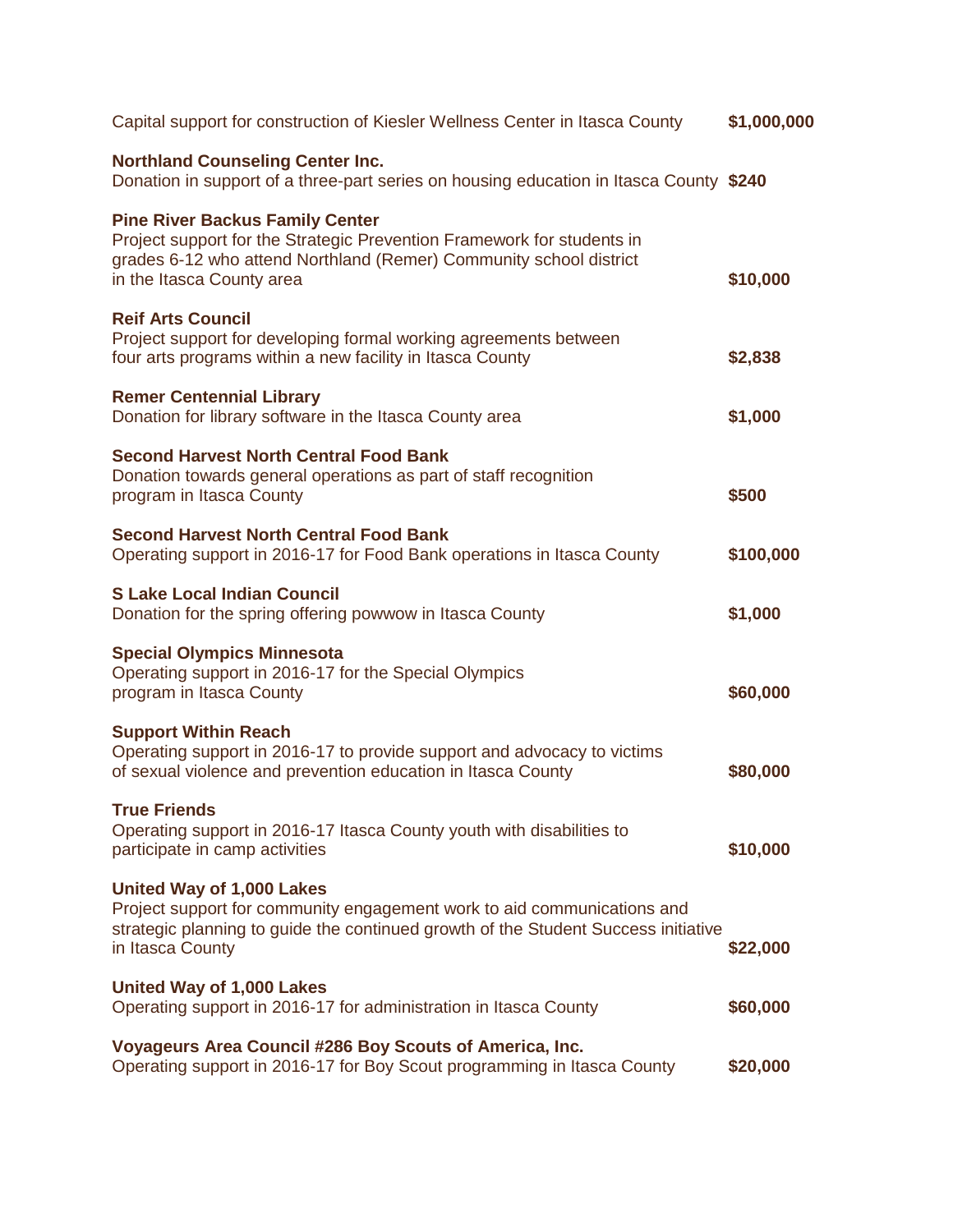| <b>Wirt Community Club</b><br>Donation for handicapped accessibility renovations at the Wirt town hall<br>in Itasca County                                                                                                                                                       | \$1,000     |
|----------------------------------------------------------------------------------------------------------------------------------------------------------------------------------------------------------------------------------------------------------------------------------|-------------|
| <b>Area of focus: Invest in Leaders</b>                                                                                                                                                                                                                                          |             |
| <b>Grand Rapids Area Community Foundation</b><br>Project support for attracting national ArtPlace America funding to<br>The local arts community in Itasca County                                                                                                                | \$2,100     |
| <b>MacRostie Art Center</b><br>Project support for the multi-media art exhibit entitled "What's Left,"<br>specifically to defray costs of supplies and materials needed<br>to build displays for exhibiting the art as part of the Rural Quick Start<br>program in Itasca County | \$5,000     |
| <b>Area of focus: Expand Opportunity</b>                                                                                                                                                                                                                                         |             |
| <b>Amherst H. Wilder Foundation</b><br>Project support for a workforce streams research project in Itasca County                                                                                                                                                                 | \$49,700    |
| <b>Cass County Economic Development Corp</b><br>Donation for membership in support of economic development activities<br>for Remer in the Itasca County area                                                                                                                     | \$1,000     |
| <b>City of Grand Rapids</b><br>Project support for a collaborative effort to align government operations<br>and purchasing across several local governmental units in Itasca County                                                                                              | \$2,500     |
| <b>City of Grand Rapids</b><br>Project support for Indigenous Peoples Day in Itasca County                                                                                                                                                                                       | \$5,000     |
| <b>City of Remer</b><br>Capital support for exterior infrastructure to build a new senior living facility<br>in Remer in the Itasca area                                                                                                                                         | \$22,500    |
| <b>Independent School District 2, Hill City</b><br>Project support over two years for continued early childhood programming<br>for Hill City in the Itasca area                                                                                                                  | \$170,000   |
| <b>Independent School District 316</b><br>Project support for required testing fees to become a Certified Nursing<br><b>Assistant in Itasca County</b>                                                                                                                           | \$1,500     |
| <b>Itasca Area Schools Collaborative</b><br>Operating support of the Invest Early program through June 2016 in<br><b>Itasca County</b>                                                                                                                                           | \$2,100,000 |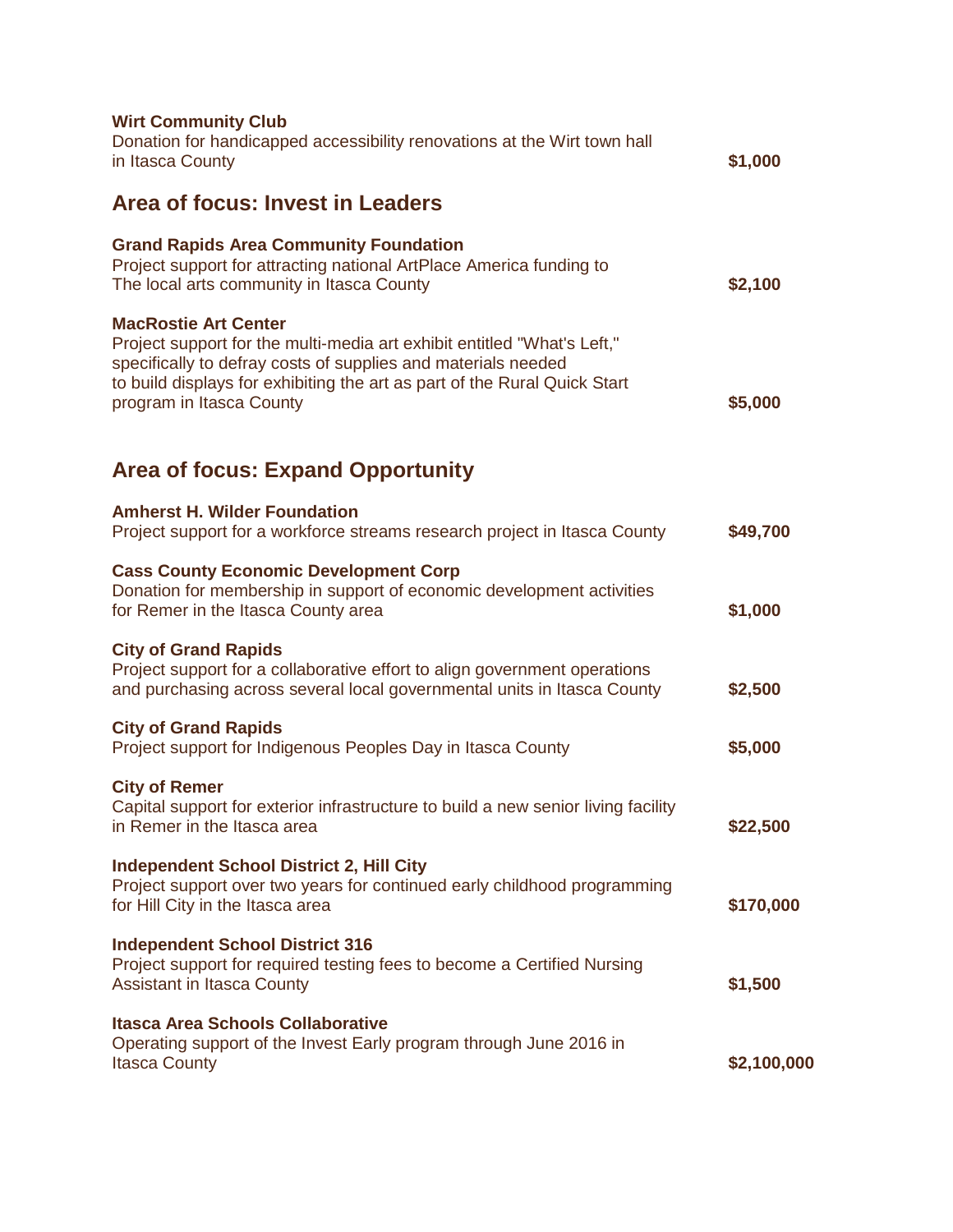| <b>Itasca Community College</b><br>Project support for the 2015 shared text project to cover speaker and<br>panelist expenses for students, staff and community members                                                                               |             |
|-------------------------------------------------------------------------------------------------------------------------------------------------------------------------------------------------------------------------------------------------------|-------------|
| in Itasca County                                                                                                                                                                                                                                      | \$6,000     |
| <b>Itasca Community Health and Human Services</b><br>Project support for Anishinaabe World View Training in Itasca County                                                                                                                             | \$27,000    |
| <b>Itasca County Family YMCA Inc</b><br>Capital support for the Active Living Center in Itasca County                                                                                                                                                 | \$400,000   |
| <b>Itasca Economic Development Corporation</b><br>Project support to increase the technology sophistication of businesses<br>and organizations through online resources, training and networking<br>as part of the Broadband Program in Itasca County | \$25,000    |
| <b>Minnesota Diversified Industries</b><br>Capital support for the Cohasset expansion project in Itasca County                                                                                                                                        | \$1,000,000 |
| <b>Minnesota Forestry Association</b><br>Project support for the Boots on Your Ground program to grow<br>quality forest management practices in Itasca County                                                                                         | \$9,000     |
| <b>Northeast Entrepreneur Fund, Inc.</b><br>Project support in 2016-17 to provide professional services to entrepreneurial<br>talent in Itasca County                                                                                                 | \$140,000   |
| <b>Northern Community Radio KAXE</b><br>Project support to participate in the Financial Resiliency and<br>Social Enterprise program in Itasca County                                                                                                  | \$10,000    |
| <b>Northern Lights Community School</b><br>Capital support for technology infrastructure upgrades in Itasca County                                                                                                                                    | \$25,000    |
| <b>Northland Area Family Service Center</b><br>Project support over two years for the Northland Early Childhood<br>Collaboration in the Itasca County area                                                                                            | \$180,000   |
| <b>Reif Arts Council</b><br>Capital support for expansion at the Reif Center in Itasca County                                                                                                                                                         | \$1,000,000 |
| United Way of 1,000 Lakes<br>Project support for development of brand identity and communications<br>tools in support of the Student Success Pathway work in Itasca County                                                                            | \$10,000    |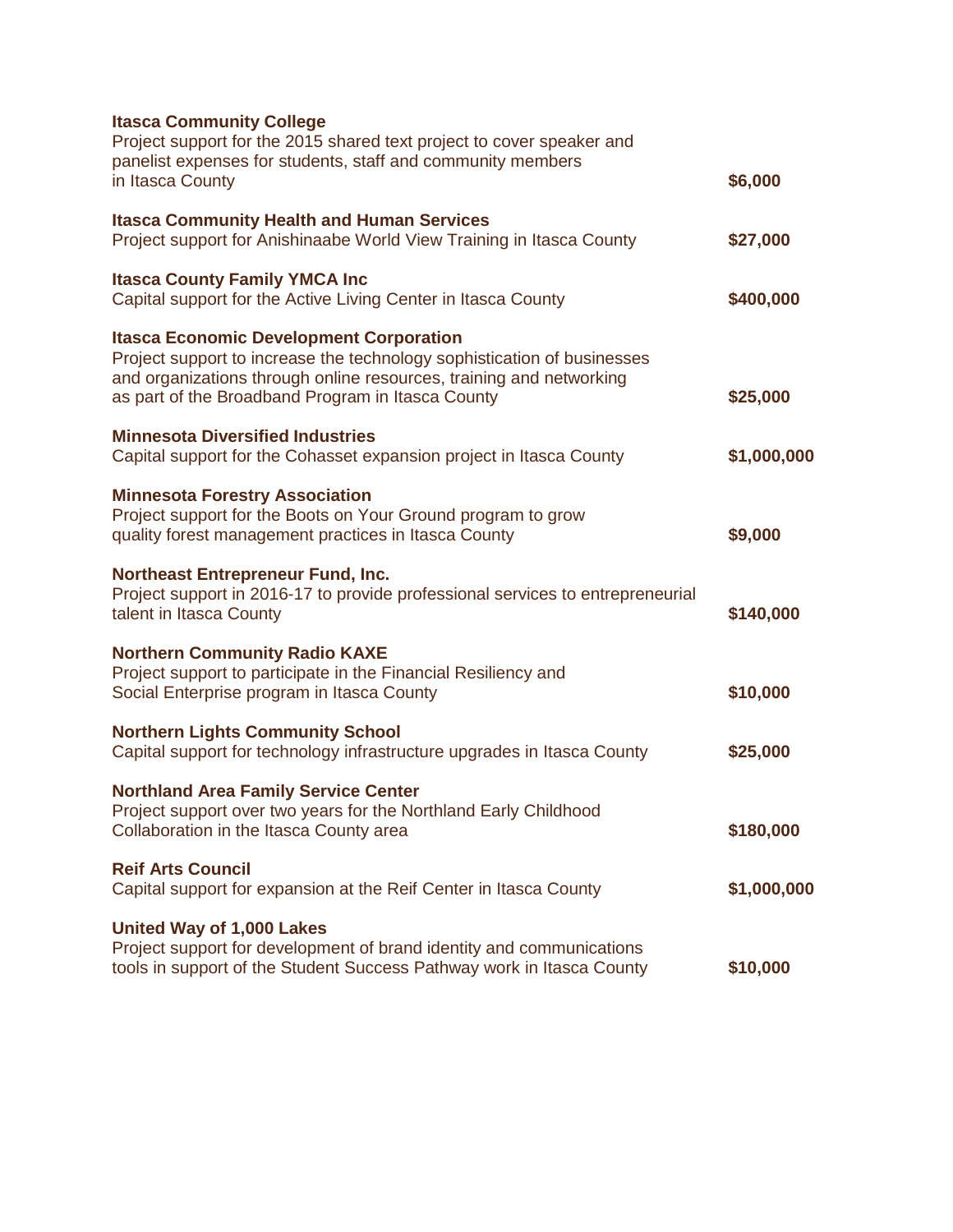## **Rural Minnesota Area of focus: Expand Opportunity**

| <b>African Development Center</b><br>Operating support in 2016-17 for African Development Center activities<br>in rural Minnesota                                                                                                                                                                     | \$150,000 |
|-------------------------------------------------------------------------------------------------------------------------------------------------------------------------------------------------------------------------------------------------------------------------------------------------------|-----------|
| <b>Arrowhead Regional Development Commission</b><br>Project support for development of a new economic development web<br>portal for northeast rural Minnesota                                                                                                                                         | \$20,000  |
| <b>Charities Review Council of Minnesota</b><br>Operating support in 2016-17 to help provide information and education<br>to donors and charities throughout rural Minnesota                                                                                                                          | \$8,000   |
| <b>Duluth-Superior Educational TV Corp.</b><br>Operating support in 2016-17 for production of Native Report<br>throughout rural Minnesota                                                                                                                                                             | \$90,000  |
| <b>Enterprise Minnesota</b><br>Project support for the 2015 State of Manufacturing survey in rural Minnesota                                                                                                                                                                                          | \$10,000  |
| <b>Greater Twin Cities United Way</b><br>Project support to strengthen the racial equity work of the Start Early<br><b>Funders Coalition in rural Minnesota</b>                                                                                                                                       | \$8,000   |
| <b>Great Plains Institute For Sustainable Development</b><br>Operations support to further the work of the Bioeconomy Coalition of<br>Minnesota through 2015 in rural Minnesota                                                                                                                       | \$10,000  |
| <b>Great Plains Institute For Sustainable Development</b><br>Project support for continuing the work of the Bioeconomy Coalition<br>of Minnesota to grow rural economies through development of advanced<br>biofuels, renewable chemicals and biomass thermal energy production<br>in rural Minnesota | \$195,000 |
| <b>Growth and Justice</b><br>Donation in support of facilitation assistance to gather the five Strive<br>communities in a way that is equitable for rural participants<br>in rural Minnesota                                                                                                          | \$1,000   |
| <b>Harbor Centers Inc.</b><br>Project support to expand the Itasca County Aging Services Guide to<br>include Koochiching County in rural Minnesota                                                                                                                                                    | \$750     |
| <b>Honor the Earth</b><br>Project support to conduct community assessment research on the White Earth<br>reservation to support building a strong local economy that honors Native<br>culture in rural Minnesota                                                                                      | \$10,000  |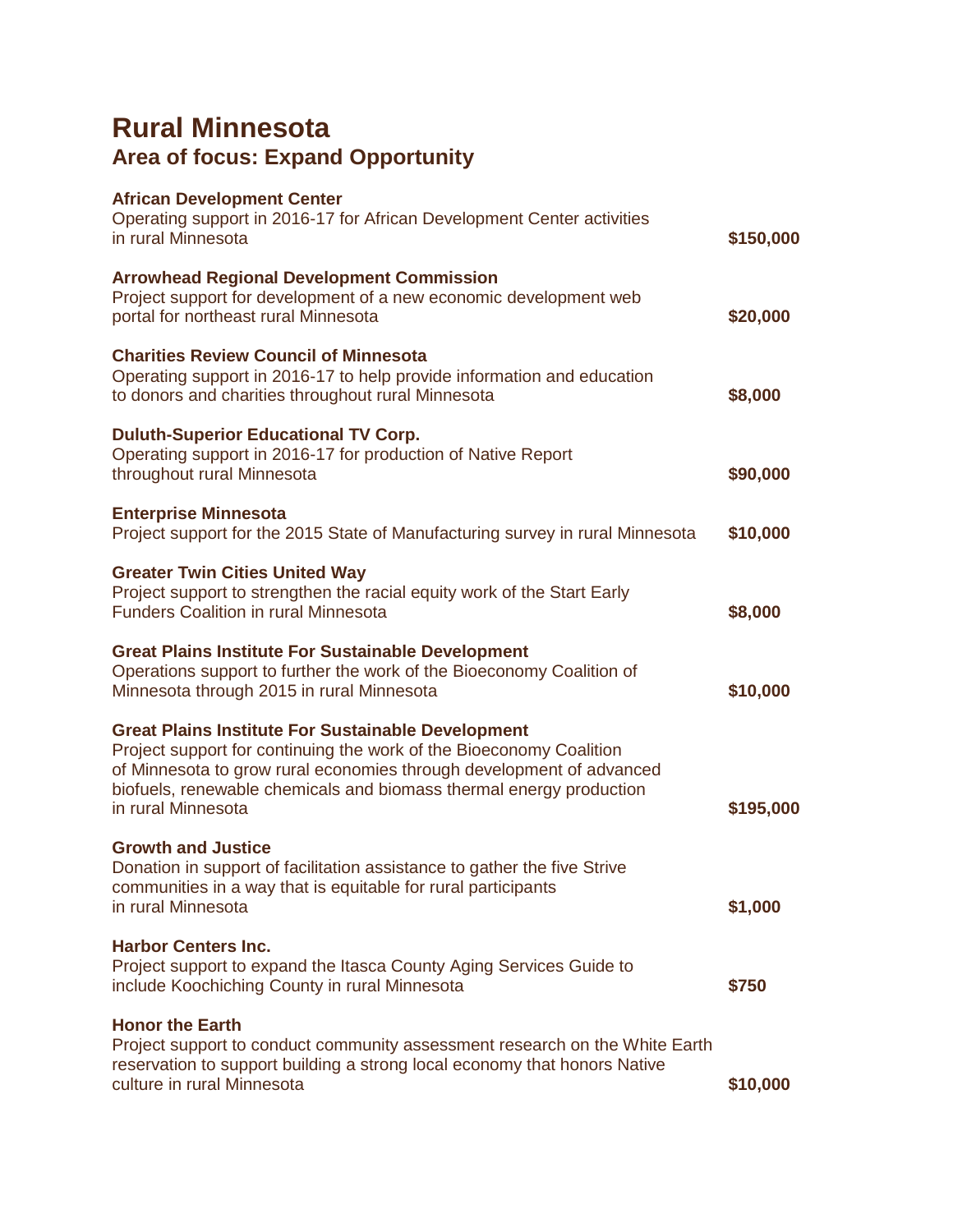| <b>H.O.W.A. Family Center</b>                                                                                                                                                   |           |
|---------------------------------------------------------------------------------------------------------------------------------------------------------------------------------|-----------|
| Donation towards program expansion and outreach to serve Native American<br>families in rural Minnesota                                                                         | \$1,000   |
| <b>Immigrant Law Center of MN</b><br>Operating support over two years to support the Rural Immigration Project in<br>rural Minnesota                                            | \$150,000 |
| <b>Independent School District 94</b><br>Donation in support of the 2016 Mentoring Day at Fond du Lac Tribal<br>and Community College in rural Minnesota                        | \$1,000   |
| <b>Ironworld Development Corporation</b><br>Project support for the 2015 Iron Range Science and Engineering<br>Festival in northeastern rural Minnesota                         | \$2,500   |
| <b>Itasca Cty Health &amp; Human Serv</b><br>Donation in support of gathering rural Minnesota health data for the<br>2015 Public Health Community Assessment in rural Minnesota | \$1,000   |
| LEAP, Inc.<br>Donation for a community resource fair and awareness campaign on<br>mental health in rural Minnesota                                                              | \$1,000   |
| <b>Leech Lake Band of Ojibwe</b><br>Donation in support of planning for the Minnesota Tribal Child Care agencies<br>in rural Minnesota                                          | \$1,000   |
| <b>Leech Lake Band of Ojibwe</b><br>Project support for regalia making workshops on the Leech Lake Reservation<br>in rural Minnesota                                            | \$10,000  |
| <b>Longville Area Community Choir</b><br>Donation for the 2015 Music in the Park series in the Longville area                                                                   | \$500     |
| <b>MN Coalition for the Homeless</b><br>Project support to implement the Intercultural Development Inventory<br>assessment and update the strategic plan in rural Minnesota     | \$20,000  |
| <b>MN Council On Foundations</b><br>Membership support for 2015                                                                                                                 | \$3,450   |
| <b>MN Council On Foundations</b><br>Project support over three years for the Ron McKinley Fellowship Program<br>in Itasca County                                                | \$304,620 |
| <b>Minnesota Council On Foundations</b><br>Membership support for 2016-17 throughout rural Minnesota                                                                            | \$35,600  |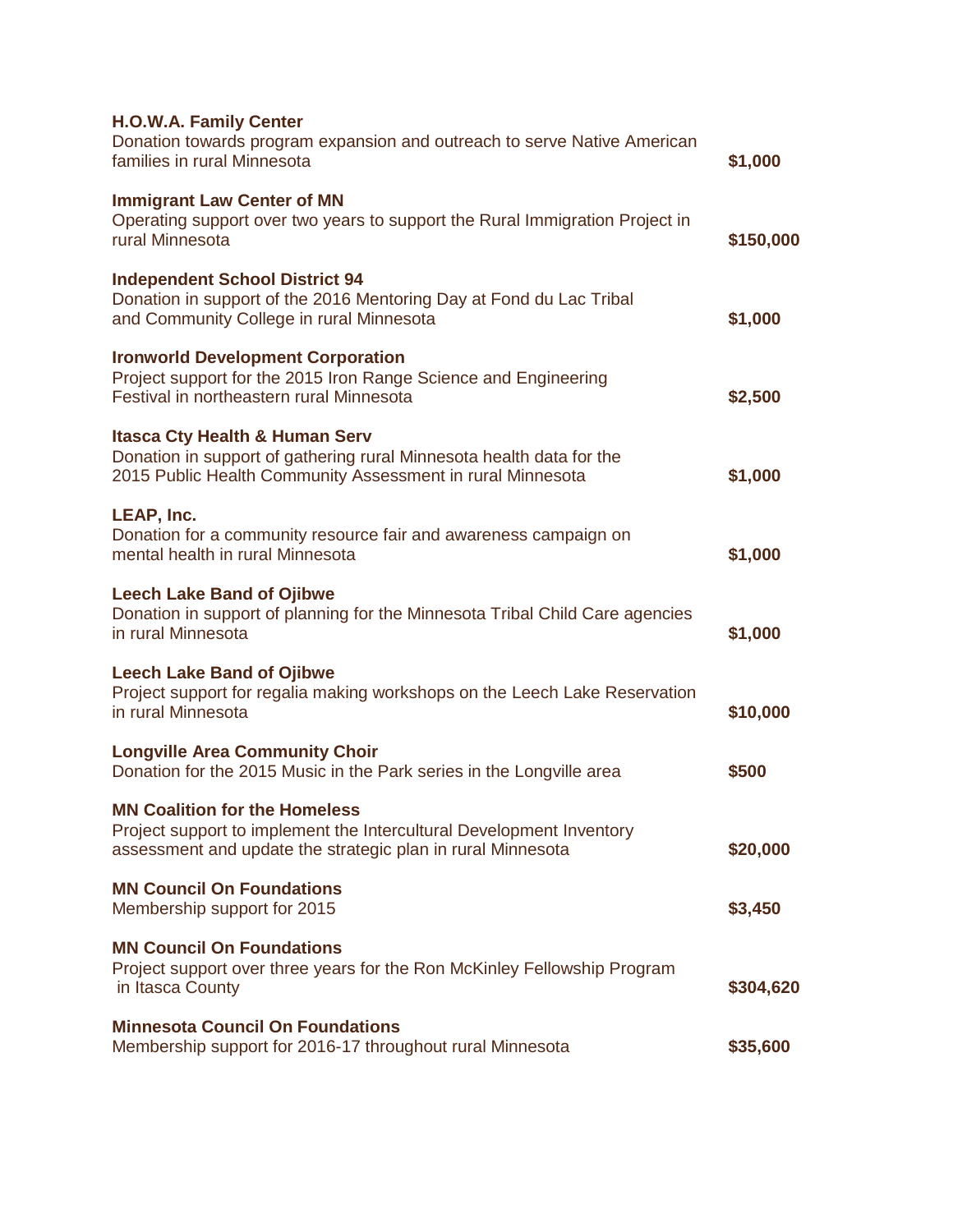| <b>MN Council of Nonprofits Inc</b>                                                                                                                                                                                                                                                                       |          |
|-----------------------------------------------------------------------------------------------------------------------------------------------------------------------------------------------------------------------------------------------------------------------------------------------------------|----------|
| Donation for the 2015 Northeast Minnesota Nonprofit Summit in<br>rural Minnesota                                                                                                                                                                                                                          | \$1,000  |
| <b>MN Council of Nonprofits Inc</b><br>Membership support for 2015                                                                                                                                                                                                                                        | \$1,000  |
| Minnesota D.A.R.E., Inc.<br>Donation for D.A.R.E. programs in rural Minnesota                                                                                                                                                                                                                             | \$1,000  |
| <b>MN Dept of Natural Resources</b><br>Project support to study the Northern Long-Eared Bat's habitat<br>requirements to balance conservation of bat habitat and maintenance<br>of sustainable forest management given the bat's impending listing<br>under the Endangered Species Act in rural Minnesota | \$7,500  |
| <b>Minnesota Education Equity Partnership</b><br>Project support for the Race Equity in Education project in the<br>Mille Lacs and Nobles county areas in rural Minnesota                                                                                                                                 | \$50,000 |
| <b>Minnesota Folklore Theater Inc</b><br>Donation in support of providing a summer theater camp experience for all area<br>youth in the Walker-Cass Lake area highlighted by a performance of Annie,<br>reimagined and set in a native boarding school in the 1920s                                       | \$1,000  |
| <b>Native Americans in Philanthropy</b><br>Membership support through June 2016 throughout rural Minnesota                                                                                                                                                                                                | \$2,500  |
| <b>Native Americans in Philanthropy</b><br>Project support for the 25th anniversary celebration and annual<br>Native Philanthropy Institute in rural Minnesota                                                                                                                                            | \$5,000  |
| <b>Navigate</b><br>Donation for sponsorship of the 2015 Latino Heritage Celebration event<br>in rural Minnesota                                                                                                                                                                                           | \$250    |
| <b>Northeast Entrepreneur Fund, Inc.</b><br>Project support for 2016-17 to implement community entrepreneurship<br>initiatives and provide regional services to growth-oriented entrepreneurs<br>in rural Minnesota                                                                                       | \$80,000 |
| <b>Northern Community Radio KAXE</b><br>Project support for the Great Northern Radio Show in rural Minnesota                                                                                                                                                                                              | \$22,000 |
| <b>Northern Minnesota Public Television</b><br>Operating support in 2016-17 for programming and services in the northern<br>rural region of Minnesota                                                                                                                                                     | \$50,000 |
| <b>Northland Foundation</b><br>Operations support for continued funding of the Rural Economic Development<br>(RED) Group in 2015                                                                                                                                                                          | \$20,000 |
|                                                                                                                                                                                                                                                                                                           |          |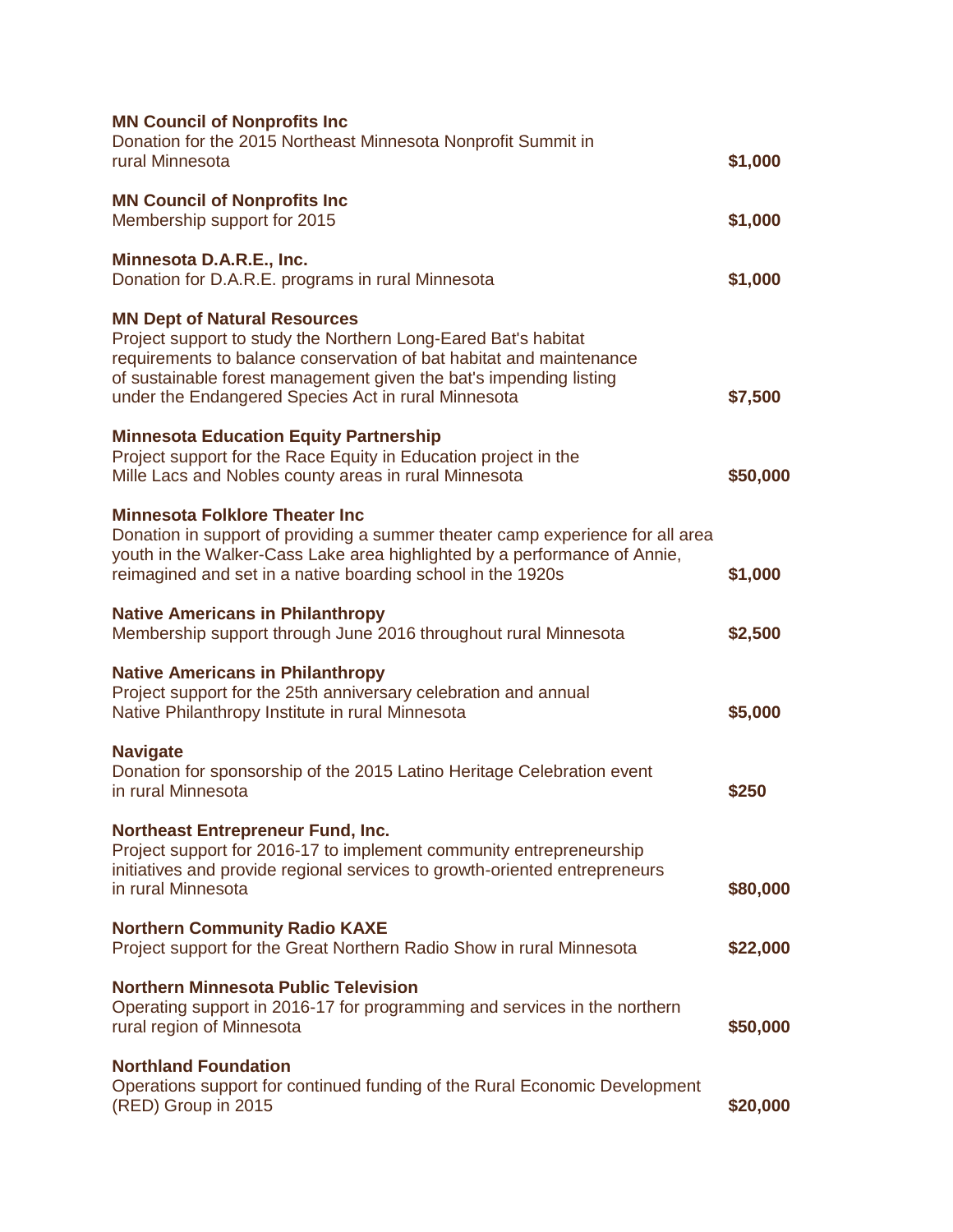| <b>Northland Foundation</b><br>Project support for the 2015 KIDS PLUS Pathway to Careers event<br>in rural Minnesota                                                                                                                       | \$10,000  |
|--------------------------------------------------------------------------------------------------------------------------------------------------------------------------------------------------------------------------------------------|-----------|
| <b>Northland Foundation</b><br>Project support for the 2015 Early Childhood Summit for<br>northeastern Minnesota                                                                                                                           | \$5,000   |
| <b>Northwest Minnesota Foundation</b><br>Project support for planned giving program development for nonprofits<br>in rural Minnesota                                                                                                       | \$10,000  |
| <b>Park Rapids Community Development Corporation</b><br>Project support for the downtown revitalization project in rural Minnesota                                                                                                         | \$30,000  |
| <b>Southern Minnesota Initiative Foundation</b><br>Donation in support of the second annual Feast! Local Foods Marketplace<br>in rural Minnesota                                                                                           | \$500     |
| <b>Southwest Initiative Foundation</b><br>Donation for sponsorship of the 2015 EDAM Summer Conference for<br>economic professionals throughout rural Minnesota                                                                             | \$1,000   |
| <b>Start Early Funders Coalition</b><br>Project support over three years for continued funding of the Start Early<br><b>Funders Coalition in rural Minnesota</b>                                                                           | \$75,000  |
| <b>Start Early Funders Coalition</b><br>Project support to provide gap funding in 2014 for research, program<br>development, public policy and grant making to improve early childhood<br>efforts across rural Minnesota                   | \$10,000  |
| The Advocates for Human Rights<br>Project support to meet emergency humanitarian legal assistance<br>for Central American unaccompanied child asylum seekers in rural Minnesota                                                            | \$35,000  |
| The Nature Conservancy - Minneapolis<br>Project support for the Minnesota Headwaters Fund in rural Minnesota                                                                                                                               | \$100,000 |
| <b>US Army Corps of Engineers</b><br>Project support for the 2015 Kids Fishing Derby which focuses on water safety<br>education for youth and to provide each participating child with their own<br>properly fitted PFD in rural Minnesota | \$500     |
| <b>United Way of Steele County</b><br>Project support for the Career Center workforce development program<br>in rural Minnesota                                                                                                            | \$50,000  |
| <b>University of Minnesota Extension Service</b><br>Project support for sponsorship of the 2016 Community Development Society<br>Conference and Minnesota Partners Day in rural Minnesota                                                  | \$15,000  |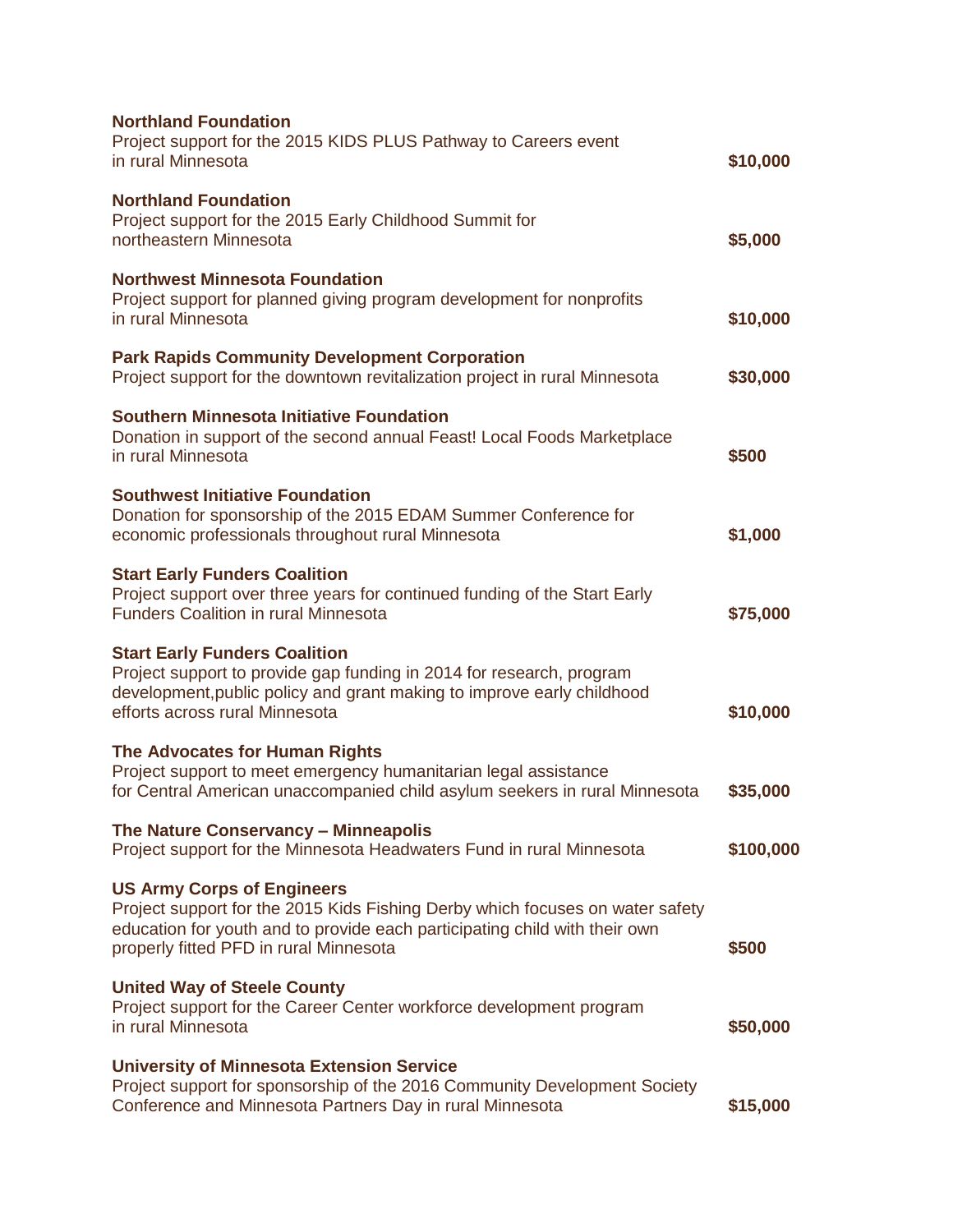| University of Minnesota Carlson School of Management<br>Project support for the 2015 Minnesota Cup Business Plan Competition<br>in rural Minnesota                                                                                                             | \$5,000   |
|----------------------------------------------------------------------------------------------------------------------------------------------------------------------------------------------------------------------------------------------------------------|-----------|
| <b>U</b> of MN Foundation<br>Donation for the Gathering Partners in Natural Resources conference<br>in Itasca County                                                                                                                                           | \$500     |
| <b>Voices for Racial Justice</b><br>Project support for community organizing work for people of color in<br>rural Minnesota                                                                                                                                    | \$50,000  |
| <b>Voyageur's National Park Association</b><br>Project support for a regional geotourism partnership with the<br>National Geographic Society in rural Minnesota                                                                                                | \$10,000  |
| <b>Women's Foundation of Minnesota</b><br>Project support over two years for continuing the Building Economic<br>Success Together (girlsBEST) and women's economic opportunity<br>Programming throughout rural Minnesota                                       | \$100,000 |
| Area of focus: Invest in Leaders                                                                                                                                                                                                                               |           |
| <b>Brainerd Lakes Area Chamber of Commerce Education Assn</b><br>Project support to engage in discussions utilizing Art of Hosting World Café<br>community conversations on issues facing the Brainerd area as part of the<br><b>Rural Quick Start Program</b> | \$5,000   |
| <b>Citizens for Backus/AB</b><br>Project support for community awareness activities as part of the<br>Rural Quick Start program in rural Minnesota                                                                                                             | \$1,000   |
| <b>City of Frazee</b><br>Donation in support of rehabilitating the downtown park which is a<br>community focal point and tourist attraction as part of the Rural Quick Start<br>program in rural Minnesota                                                     | \$500     |
| <b>City of Pipestone</b><br>Project support for an area employment fair as part of the Rural Quick Start<br>Program in rural Minnesota                                                                                                                         | \$5,000   |
| <b>City of Waubun</b><br>Project support for the Waubun Community Council to support family<br>engagement and lifestyle changes on the White Earth Reservation<br>as part of the Rural Quick Start program in rural Minnesota                                  | \$1,000   |
| <b>Dakota Wicohan</b><br>Project support for the summer leadership training and outreach program in<br>the Lower Sioux Dakota community as part of the Rural Quick Start program                                                                               | \$5,000   |
|                                                                                                                                                                                                                                                                |           |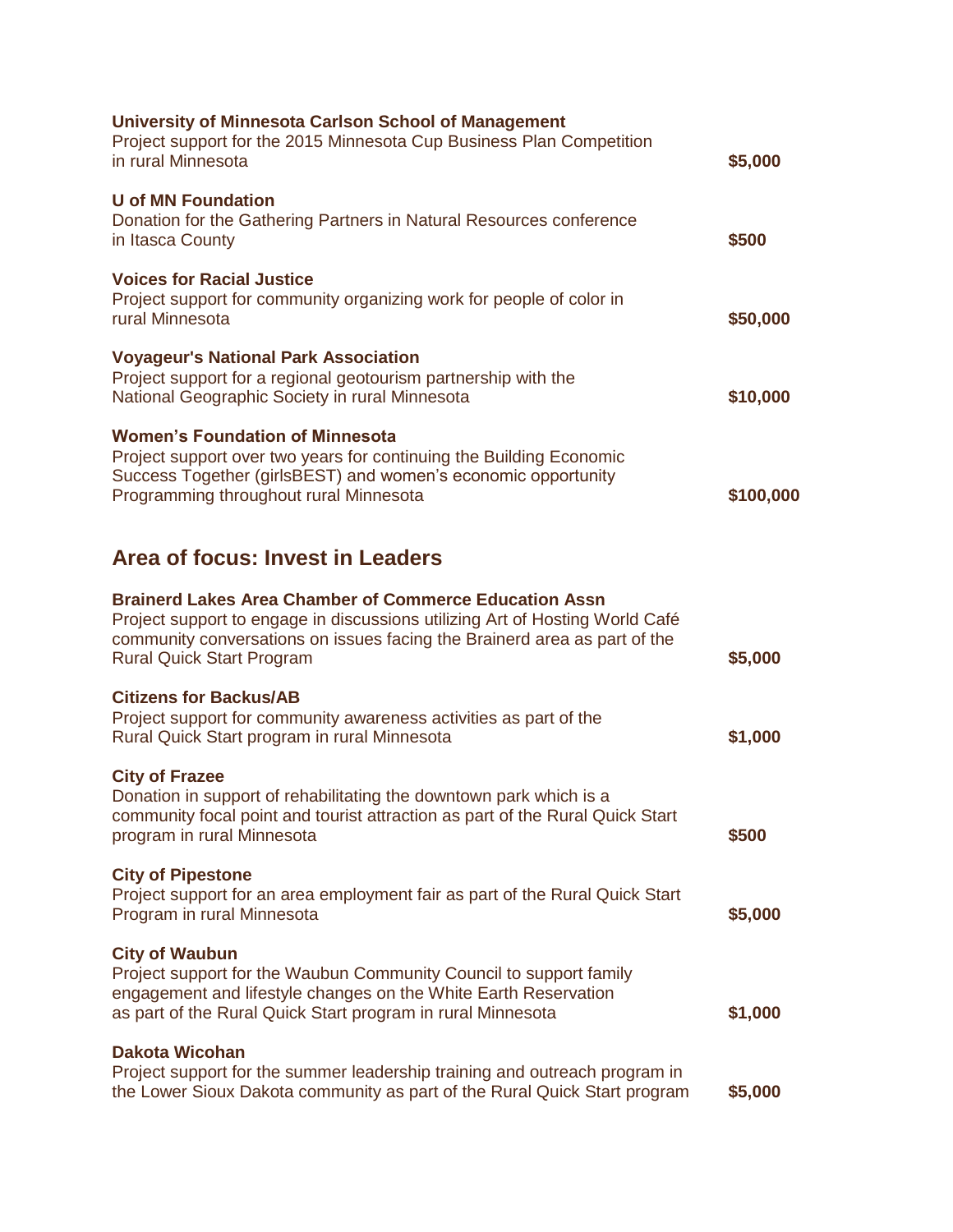| La Crescent Area Healthy Community Partnership<br>Project support for community meetings to develop a comprehensive plan and<br>vision for La Crescent as part of the Rural Quick Start program                                                                                                 | \$600    |
|-------------------------------------------------------------------------------------------------------------------------------------------------------------------------------------------------------------------------------------------------------------------------------------------------|----------|
| <b>Lake County Developmental Achievement Center Inc</b><br>Project support for a feasibility study to establish a social services center in<br>Two Harbors as part of the Rural Quick Start program                                                                                             | \$3,800  |
| <b>MinnPost</b><br>Project support for a series of solutions-focused stories covering important<br>rural Minnesota issues                                                                                                                                                                       | \$50,000 |
| <b>Regents of The University of Minnesota</b><br>Project support for the One Minnesota 2015 Conference of Legislators<br>in rural Minnesota                                                                                                                                                     | \$10,000 |
| <b>Peacemaker Resources</b><br>Project support for community engagement and planning to support the<br>Truth and Reconciliation work in the Bemidji area as part of the Blandin<br>Leadership Grants Program in rural Minnesota                                                                 | \$5,000  |
| <b>Red Lake Band of Chippewa Indians</b><br>Project support for the Accelerated Second Language Program as part of<br>the Rural Quick Start program in rural Minnesota                                                                                                                          | \$5,000  |
| <b>Willmar Area Multicultural Market</b><br>Project support to record immigrant stories via Green Card Voices<br>as part of the Rural Quick Start program in rural Minnesota                                                                                                                    | \$5,000  |
| <b>Springboard for the Arts</b><br>Project support for the Business Development for Artists project as part<br>of the Blandin Leadership Grants Program in the Red Wing area                                                                                                                    | \$5,000  |
| <b>Broadband</b><br><b>Rural Minnesota grants</b><br><b>Aitkin County</b><br>Project support to increase the knowledge and use of e-commerce<br>and social media tools for small businesses in Aitkin County as part<br>of the Broadband Program in rural Minnesota                             | \$3,938  |
| <b>Audubon Center of the North Woods</b><br>Project support to connect various alternative energy facilities into a<br>unified network for data collection and analysis for integration into<br>curriculum and energy management systems as part of the<br>Broadband Program in rural Minnesota | \$1,875  |
|                                                                                                                                                                                                                                                                                                 |          |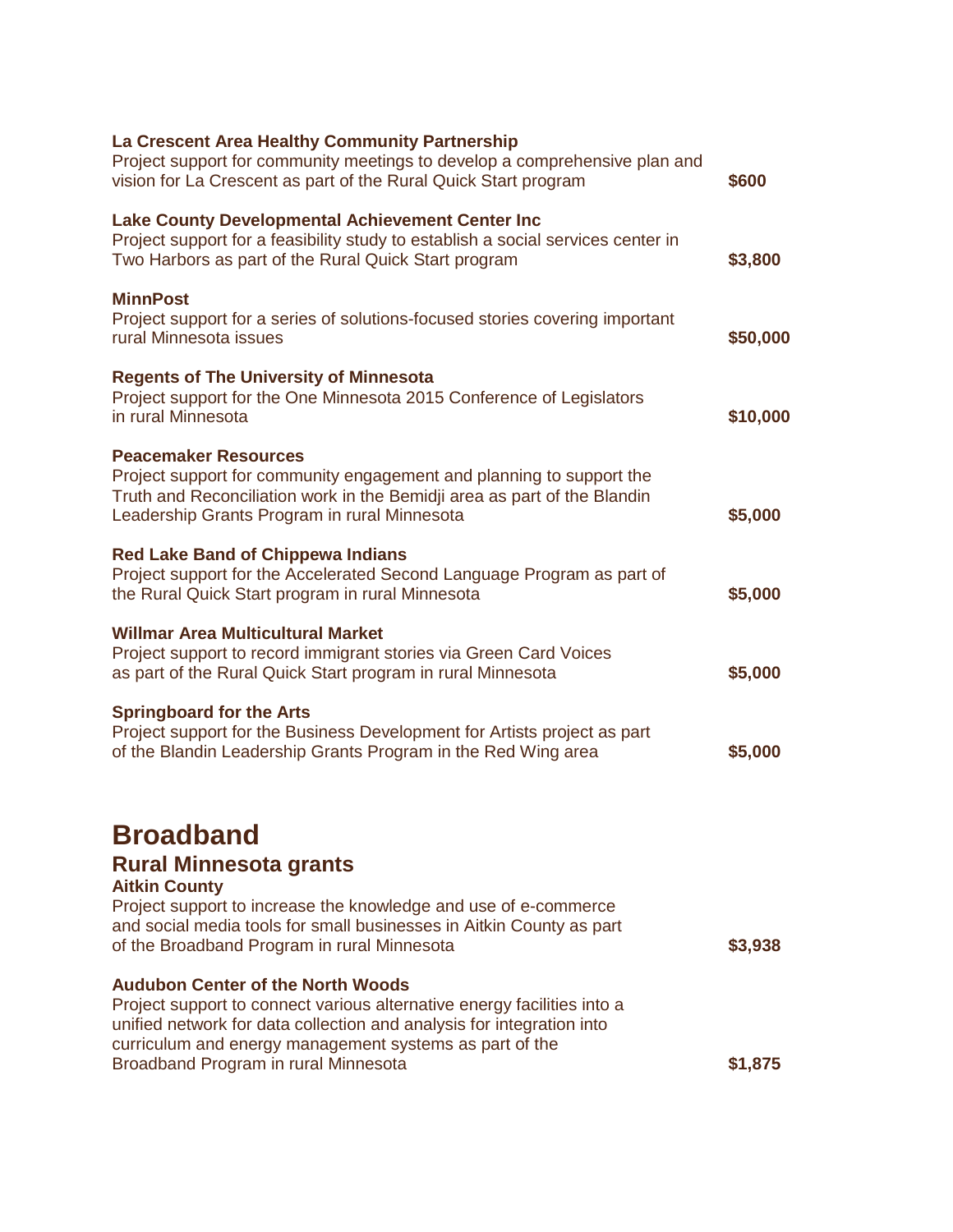| <b>Big Stone Area Growth</b><br>Project support to expand the usage of online digital tools through the use<br>of a community web/blog portal, and social media breakfasts as part of the<br>Broadband Program in rural Minnesota                                                                             | \$6,400  |
|---------------------------------------------------------------------------------------------------------------------------------------------------------------------------------------------------------------------------------------------------------------------------------------------------------------|----------|
| <b>Brainerd Lakes Development Corp</b><br>Project support to determine the feasibility/strategy to create and sustain<br>a high tech Live/Work Center in the Brainerd Lakes region as part of the<br>Broadband Program in rural Minnesota                                                                     | \$6,000  |
| <b>Carlton County</b><br>Donation in support of planning and project development efforts as part<br>of the Broadband Program in rural Minnesota                                                                                                                                                               | \$1,000  |
| <b>Chisago County Housing and Redevelopment Authority-</b><br><b>Economic Development Authority</b><br>Donation in support of planning and project development efforts as part<br>of the Broadband Program in rural Minnesota                                                                                 | \$1,000  |
| <b>Chisago County Housing and Redevelopment Authority-Economic</b><br><b>Development Authority</b><br>Project support to conduct a combined community survey and outreach<br>effort to spur interest and action around broadband networks and services<br>as part of the Broadband Program in rural Minnesota | \$1,990  |
| <b>Chisago County Housing and Redevelopment Authority-Economic</b><br><b>Development Authority</b><br>Project support to design, promote and conduct multiple e-commerce/<br>social media training sessions throughout the county as part of the<br>Broadband Program in rural Minnesota                      | \$10,000 |
| <b>Chisago Lakes School District 2144</b><br>Project support to provide wi-fi on school buses to enable more productive<br>use of student time on long bus rides to and from school activities and<br>to provide free wi-fi at community events as part of the Broadband<br>Program in rural Minnesota        | \$18,275 |
| <b>Chokio-Alberta Public Schools</b><br>Project support to prepare students to work in a technology-based<br>future through exposure to career opportunities and insight/attainment<br>into the necessary skill sets for those jobs as part of the Broadband<br>Program in rural Minnesota                    | \$2,000  |
| <b>City of Cloquet</b><br>Project support to provide mobile technology, wi-fi access and training<br>to staff, county residents and visitors of the three Carlton County libraries<br>as part of the Broadband Program in rural Minnesota                                                                     | \$14,000 |
| <b>City of Gaylord</b><br>Donation in support of planning and project development efforts as part<br>of the Broadband Program in rural Minnesota                                                                                                                                                              | \$1,000  |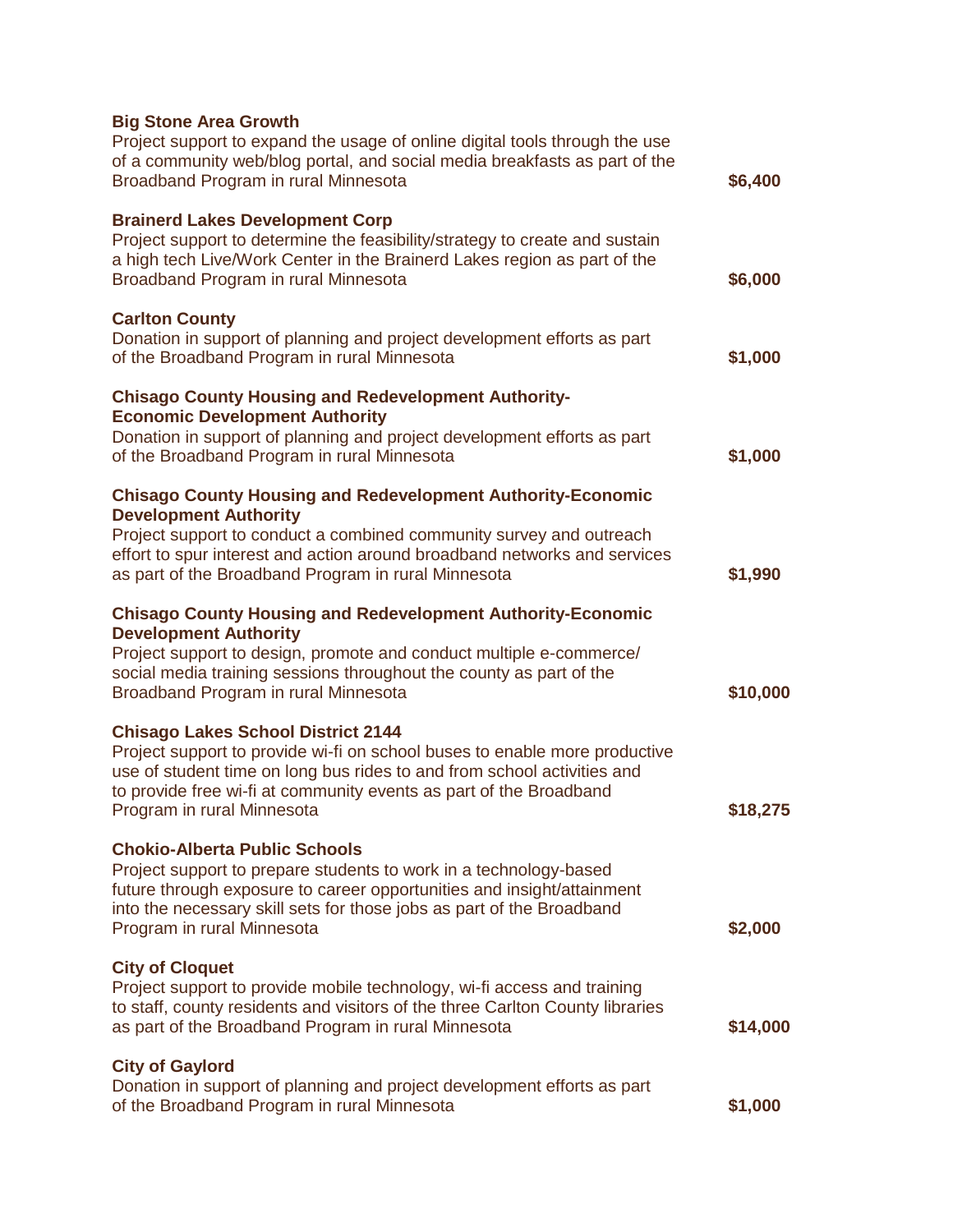| <b>City of Gaylord</b><br>Project support to market the concept of tech centers/maker spaces<br>across the Renville/Sibley Fiber area and determine the feasibility/<br>market demand/next steps in the development process as part of<br>the Broadband Program in rural Minnesota                | \$3,750  |
|---------------------------------------------------------------------------------------------------------------------------------------------------------------------------------------------------------------------------------------------------------------------------------------------------|----------|
| <b>City of Long Prairie</b><br>Project support to prepare a pre-engineering proposal for the City of Long Prairie<br>and surrounding area to build a fiber to the premise network through a<br>public/private partnership as part of the Broadband Program in rural Minnesota                     | \$15,000 |
| <b>Community Partners, Two Harbors Living at Home Block Nurse Program</b><br>Project support to provide senior citizens of Lake County with access<br>to online health information through the use of mobile devices<br>and staff asssistance as part of the Broadband Program in rural Minnesota | \$900    |
| <b>County of Cook</b><br>Project support to expand county wi-fi access through creating and<br>maintaining public hotspot and video conferencing locations as<br>part of the Broadband Program in rural Minnesota                                                                                 | \$10,800 |
| <b>Depot Studios</b><br>Project support to provide computer access with a wi-fi hotspot at an<br>artist, craft and entrepreneurial center in Isle as part of the Broadband<br>Program in rural Minnesota                                                                                          | \$9,000  |
| <b>East Central Regional Development Commission</b><br>Donation in support of planning and project development efforts as part<br>of the Broadband Program in rural Minnesota                                                                                                                     | \$1,000  |
| <b>East Central Regional Development Commission</b><br>Project support to conduct an analysis of the region's existing broadband<br>assets and services to inform community leaders about potential gaps<br>and opportunities as part of the Broadband Program in rural Minnesota                 | \$10,000 |
| <b>Essentia Health Foundation</b><br>Project support to provide tele-health training sessions in Resilient<br>Region Five's five-county area and on the Leech Lake Reservation<br>as part of the Broadband Program                                                                                | \$10,000 |
| <b>Fond Du Lac Band of Lake Superior Chippewa</b><br>Project support for two sessions of a two-week technology learning<br>workshop on mobile app creation for students as part of the<br>Broadband Program in rural Minnesota                                                                    | \$5,120  |
| <b>Fond Du Lac Band of Lake Superior Chippewa</b><br>Project support to allocate appropriate devices to reservation community<br>centers to increase technology knowledge and use through training<br>programs, outreach and service delivery as part of the Broadband                            |          |
| Program in rural Minnesota                                                                                                                                                                                                                                                                        | \$12,750 |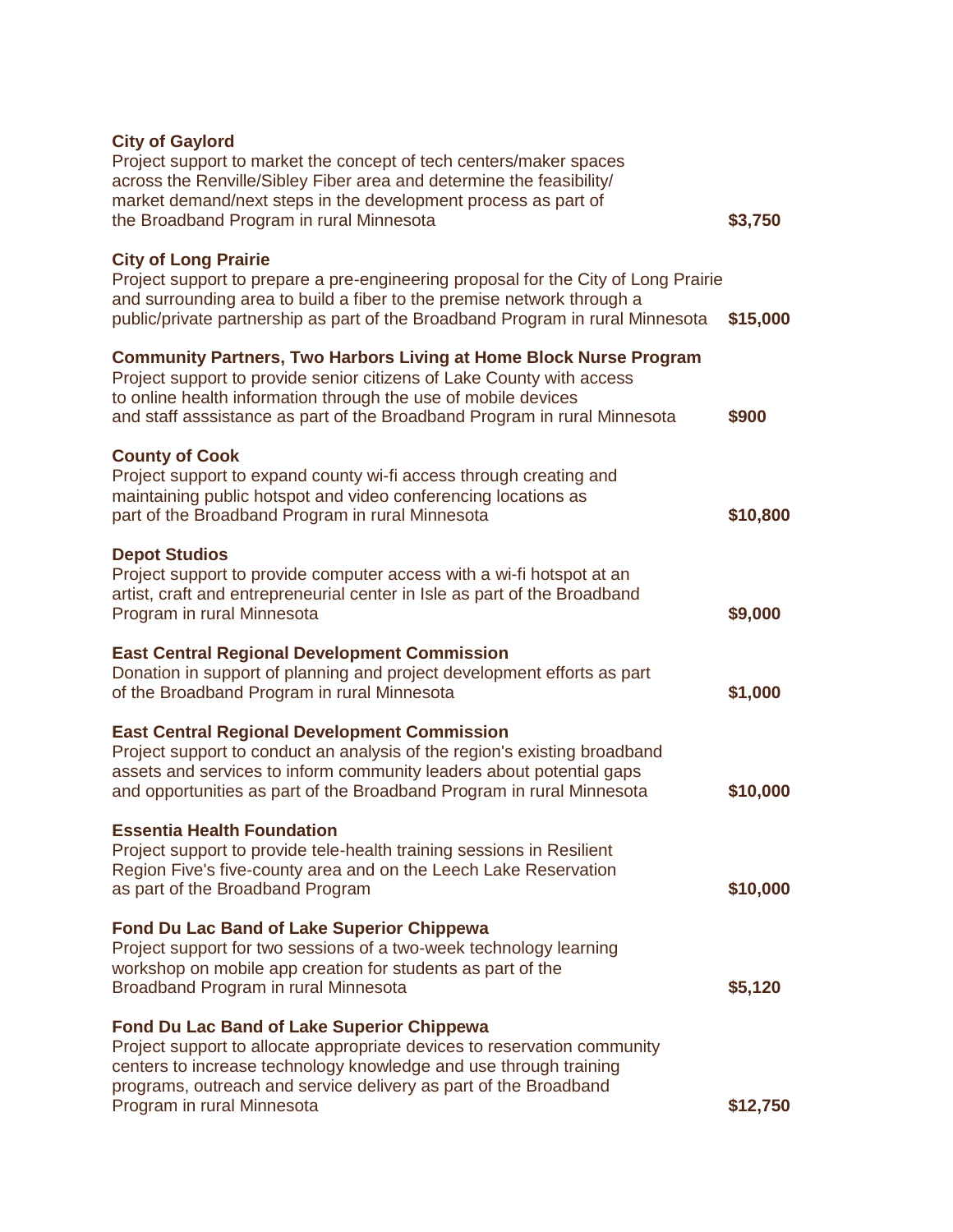| <b>Hancock Public Schools ISD 768</b><br>Project support to provide technology training to students and<br>community members as part of the Broadband Program in rural                                                                                                                                                            |          |
|-----------------------------------------------------------------------------------------------------------------------------------------------------------------------------------------------------------------------------------------------------------------------------------------------------------------------------------|----------|
| Minnesota                                                                                                                                                                                                                                                                                                                         | \$3,675  |
| <b>Independent School District 2752 - Fairmont Area Schools</b><br>Project support to develop and market a shared community calendar<br>and facilities scheduler as part of the Broadband Program in<br>rural Minnesota                                                                                                           | \$9,000  |
| Independent School District 2365 - Gibbon Fairfax Winthrop Schools<br>Project support to outfit school buses with wi-fi to enable more productive<br>use of student time on long bus rides to and from school activities, and<br>to provide free wi-fi at community events as part of the Broadband<br>Program in rural Minnesota | \$24,605 |
| <b>Independent School District 181 - Brainerd Public Schools</b><br>Project support for technology and mobile devices in the Early<br>Childhood and Family Education programs as part of the Broadband<br>Program in rural Minnesota                                                                                              | \$5,000  |
| Independent School District 390 - Lake of the Woods Schools<br>Project support to increase access to technology for students and<br>area residents as part of the Broadband Program in rural Minnesota                                                                                                                            | \$9,875  |
| <b>Independent School District 518 - Worthington Schools</b><br>Project support to provide digital literacy training for diverse communities<br>via a train-the-trainer approach (ethnic leaders will learn to teach basic<br>computer skills in their native language) as part of the Broadband Program<br>in rural Minnesota    | \$9,000  |
| <b>Independent School District 518 - Worthington Schools</b><br>Project support for online marketing, technology and digital literacy<br>training for area residents as part of the Broadband Program in<br>rural Minnesota                                                                                                       | \$9,000  |
| <b>Independent School District 2769 Morris Area School</b><br>Project support to fully integrate technology into classrooms for each<br>learner through internet access and mobile devices as part of the<br>Broadband Program in rural Minnesota                                                                                 | \$13,000 |
| <b>Isle Public Schools ISD 473</b><br>Project support to provide computer classes and a wi-fi public access<br>site in the Mille Lacs lakes area as part of the Broadband Program<br>in rural Minnesota                                                                                                                           | \$14,000 |
| <b>Joseph R Brown Heritage Society</b><br>Project support to create an e-marketing platform and tourism apps<br>for communities in the Renville/Sibley Fiber Project area as part of<br>the Broadband Program in rural Minnesota                                                                                                  | \$10,000 |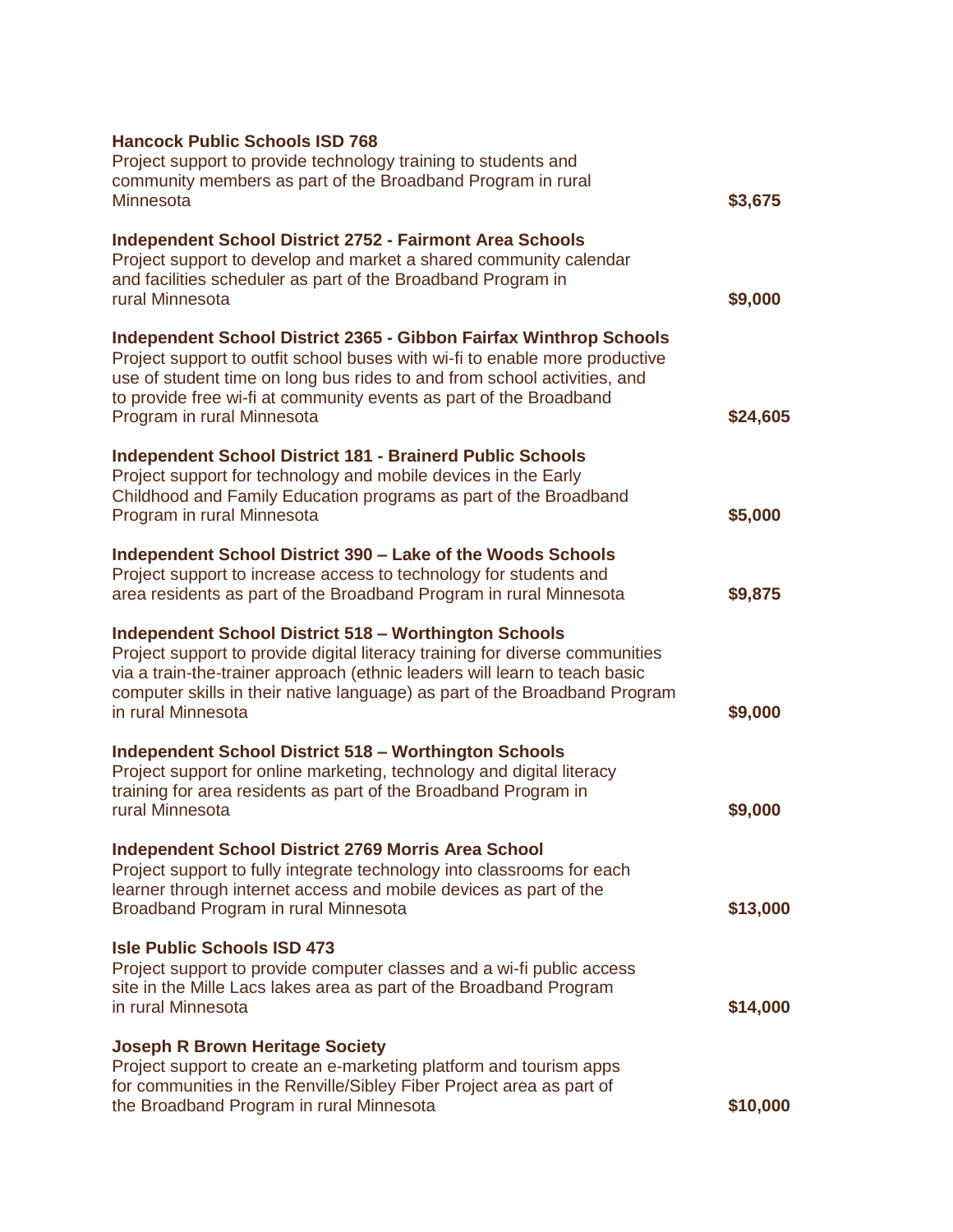| Kandiyohi County & City of Willmar EDC<br>Project support to promote and host a hackfest in Willmar as part of<br>the Broadband Program in rural Minnesota                                                                                                                         | \$10,000 |
|------------------------------------------------------------------------------------------------------------------------------------------------------------------------------------------------------------------------------------------------------------------------------------|----------|
| Kandiyohi County & City of Willmar EDC<br>Project support to increase wi-fi access in Kandiyohi County by installing<br>access points on busses, a mobile daycare center and at the<br>community center as part of the Broadband Program in rural Minnesota                        | \$17,680 |
| Lac qui Parle Valley ISD 2853<br>Project support for student career pathways programming as part of<br>the Broadband Program in rural Minnesota                                                                                                                                    | \$6,000  |
| <b>Lake Superior School District #381</b><br>Project support to provide refurbished computers to low-income families<br>with school-aged children as part of the Broadband Program<br>in rural Minnesota                                                                           | \$4,100  |
| <b>Lake Superior School District #381</b><br>Project support to implement and promote distance learning opportunities<br>in Lake County for students, teachers, and community members as<br>part of the Broadband Program in rural Minnesota                                       | \$5,000  |
| <b>Leech Lake Band of Ojibwe</b><br>Project support to create a tribal computer refurbishment program that<br>will provide refurbished computers to Leech Lake Band members while<br>also providing job and skills training as part of the Broadband Program<br>in rural Minnesota | \$10,000 |
| <b>Leech Lake Band of Ojibwe</b><br>Project support to continue and expand the Temporary Employment<br>Program-hosted digital literacy program at four locations on the<br>Leech Lake Reservation as part of the Broadband Program<br>in rural Minnesota                           | \$20,680 |
| <b>Long Lake Township</b><br>Project support to conduct an engineering study to determine the cost<br>and funding options for a high-speed broadband network in Long Lake<br>Township as part of the Broadband Program in rural Minnesota                                          | \$7,500  |
| <b>Martin County</b><br>Donation in support of planning and project development efforts as part<br>of the Broadband Program in rural Minnesota                                                                                                                                     | \$1,000  |
| <b>Martin County</b><br>Project support for a technology learning workshop on mobile app<br>creation for students as part of the Broadband Program in rural Minnesota                                                                                                              | \$9,950  |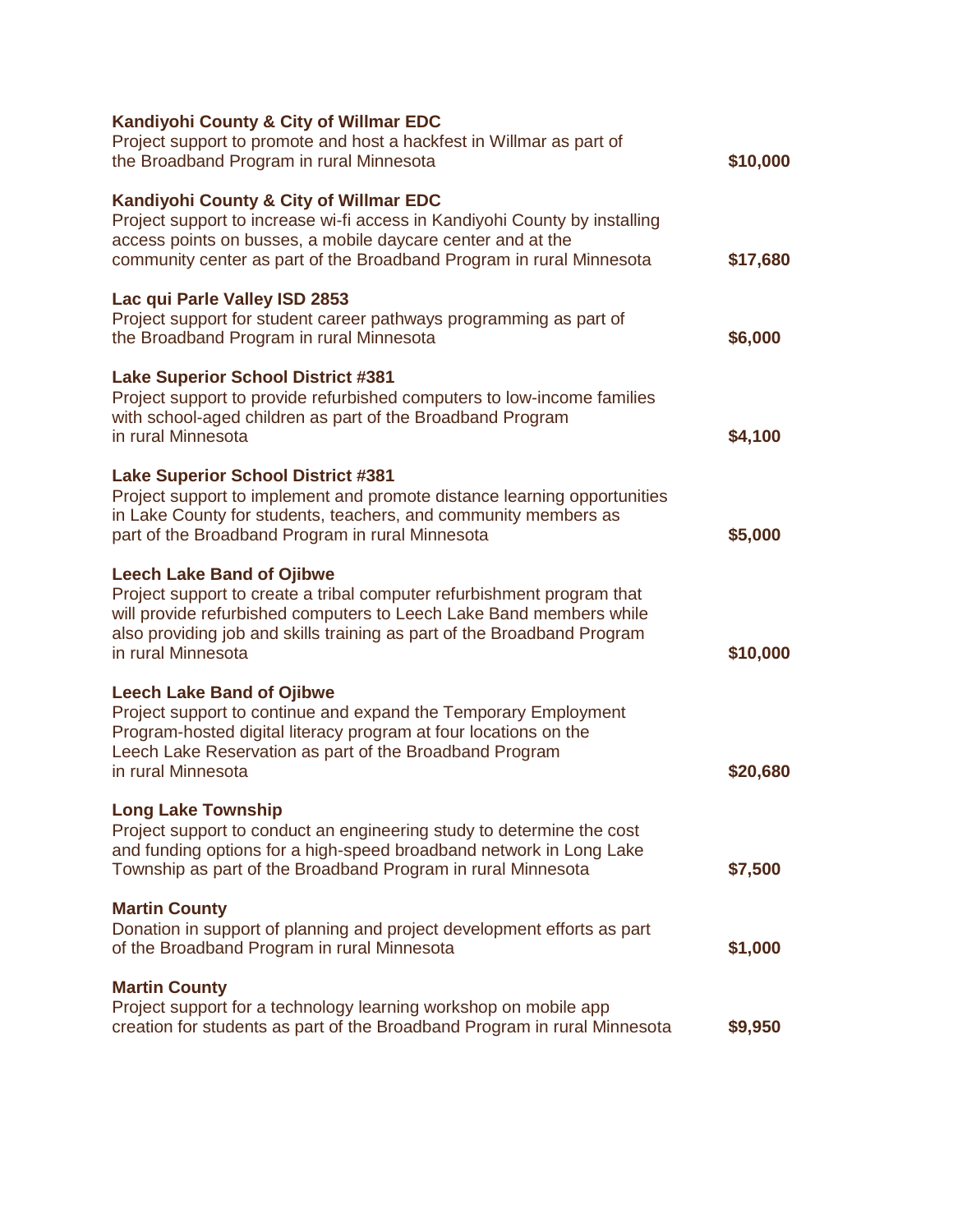| <b>Martin County</b><br>Project support to provide broadband technology training opportunities<br>for Martin County residents as part of the Broadband Program in<br>rural Minnesota                                                                                                               | \$15,000 |
|----------------------------------------------------------------------------------------------------------------------------------------------------------------------------------------------------------------------------------------------------------------------------------------------------|----------|
| <b>Martin County</b><br>Project support for a feasibility study to choose and prioritize programs<br>and initiatives to stimulate development of state-of-the-art broadband<br>networks throughout Martin County as part of the Broadband Program<br>in rural Minnesota                            | \$20,000 |
| <b>Martin County</b><br>Project support to create a network of wi-fi hotspots throughout<br>Martin County as part of the Broadband Program in rural Minnesota                                                                                                                                      | \$7,150  |
| <b>Mille Lacs County</b><br>Project support to conduct a study to provide information needed to install<br>a Fiber to the Premise (FTTP) broadband system as part of the Broadband<br>Program in rural Minnesota                                                                                   | \$10,000 |
| <b>Mille Lacs County</b><br>Project support to facilitate implementation of a county-wide broadband<br>feasibility study to review existing network services and infrastructure,<br>market demand and technology alternatives for broadband as part of the<br>Broadband Program in rural Minnesota | \$10,000 |
| <b>MN West Community/Tech College-Worthington</b><br>Project support to develop a two-credit college course on digital literacy<br>targeted toward high school and college students as part of the Broadband<br>Program in rural Minnesota                                                         | \$8,500  |
| <b>Moose Lake Community Schools</b><br>Project support to provide mobile devices to two rural school districts<br>to increase educational attainment and to provide technology training<br>through community education as part of the Broadband Program<br>in rural Minnesota                      | \$18,000 |
| <b>Nobles County</b><br>Donation in support of planning and project development efforts as part<br>of the Broadband Program in rural Minnesota                                                                                                                                                     | \$1,000  |
| <b>Nobles County</b><br>Project support to conduct a feasibility study to gather information and<br>provide a decision making path for local officials to meet the goal of<br>ubiquitous broadband coverage across Nobles County as part of the<br>Broadband Program in rural Minnesota            | \$25,000 |
| <b>Nobles County</b><br>Project support to provide more accessible, reliable and affordable access<br>to internet services for the rural residents of Nobles County as part of the<br>Broadband Program in rural Minnesota                                                                         | \$9,755  |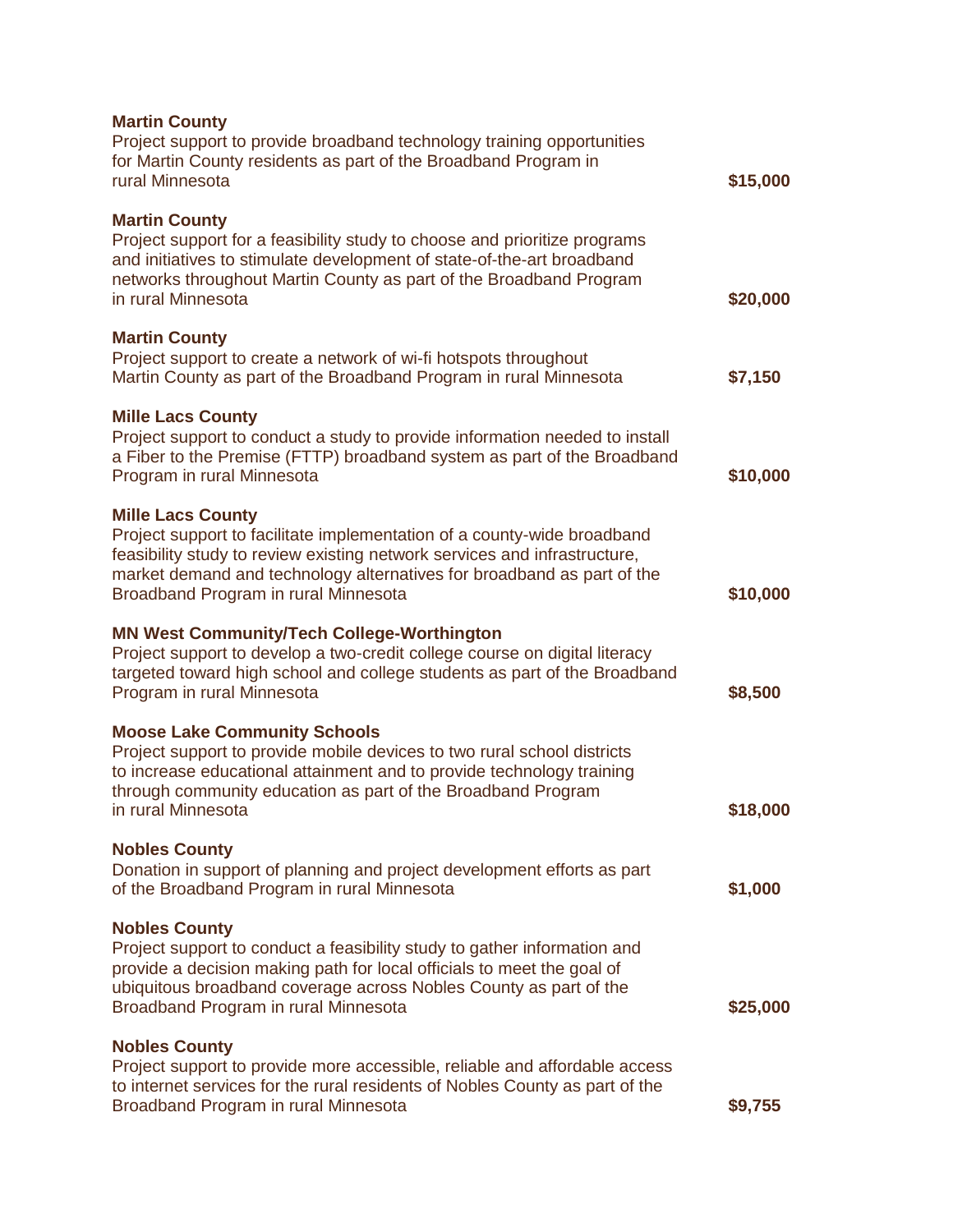| <b>PCs for People</b><br>Project support to coordinate the distribution of 500 computers to eligible                                                                                                                                                        |          |
|-------------------------------------------------------------------------------------------------------------------------------------------------------------------------------------------------------------------------------------------------------------|----------|
| recipients in each of ten Blandin Broadband Communities as part of the<br>Broadband Program in rural Minnesota                                                                                                                                              | \$47,500 |
| <b>Pioneer Youth Center</b><br>Project support to provide interactive learning experiences for at-risk youth<br>through access to full wi-fi to enhance student success as part of the<br>Broadband Program in rural Minnesota                              | \$9,950  |
| <b>Project FINE</b><br>Project support for online marketing for diverse businesses as part of the<br>Broadband Program in rural Minnesota                                                                                                                   | \$25,000 |
| <b>Red Wing Ignite</b><br>Donation in support of planning and project development efforts as part<br>of the Broadband Program in rural Minnesota                                                                                                            | \$1,000  |
| <b>Red Wing Ignite</b><br>Project support for the Innovation to Reality program as part of the<br>Broadband Program in rural Minnesota                                                                                                                      | \$10,000 |
| <b>Red Wing Ignite</b><br>Project support to create opportunity by branding and marketing Red Wing<br>to attract people, talent and investment as part of the Broadband Program<br>in rural Minnesota                                                       | \$12,000 |
| <b>Red Wing Ignite</b><br>Project support to strengthen Red Wing School District's STEAM education<br>by facilitating community partnerships with existing Red Wing<br>technology-oriented companies as part of the Broadband Program<br>in rural Minnesota | \$14,000 |
| <b>Red Wing Ignite</b><br>Project support to engage community youth in technology skills and discover<br>opportunities within Red Wing for employment and entrepreneurship<br>as part of the Broadband Program in rural Minnesota                           | \$10,000 |
| <b>Red Wing Ignite</b><br>Project support to convene business innovation networks and provide<br>resources to fuel innovation in Red Wing as part of the Broadband<br>Program in rural Minnesota                                                            | \$4,000  |
| <b>Redwood Area School District</b><br>Project support to provide a series of computer/internet classes for residents<br>and businesses of Redwood County as part of the Broadband Program<br>in rural Minnesota                                            | \$3,540  |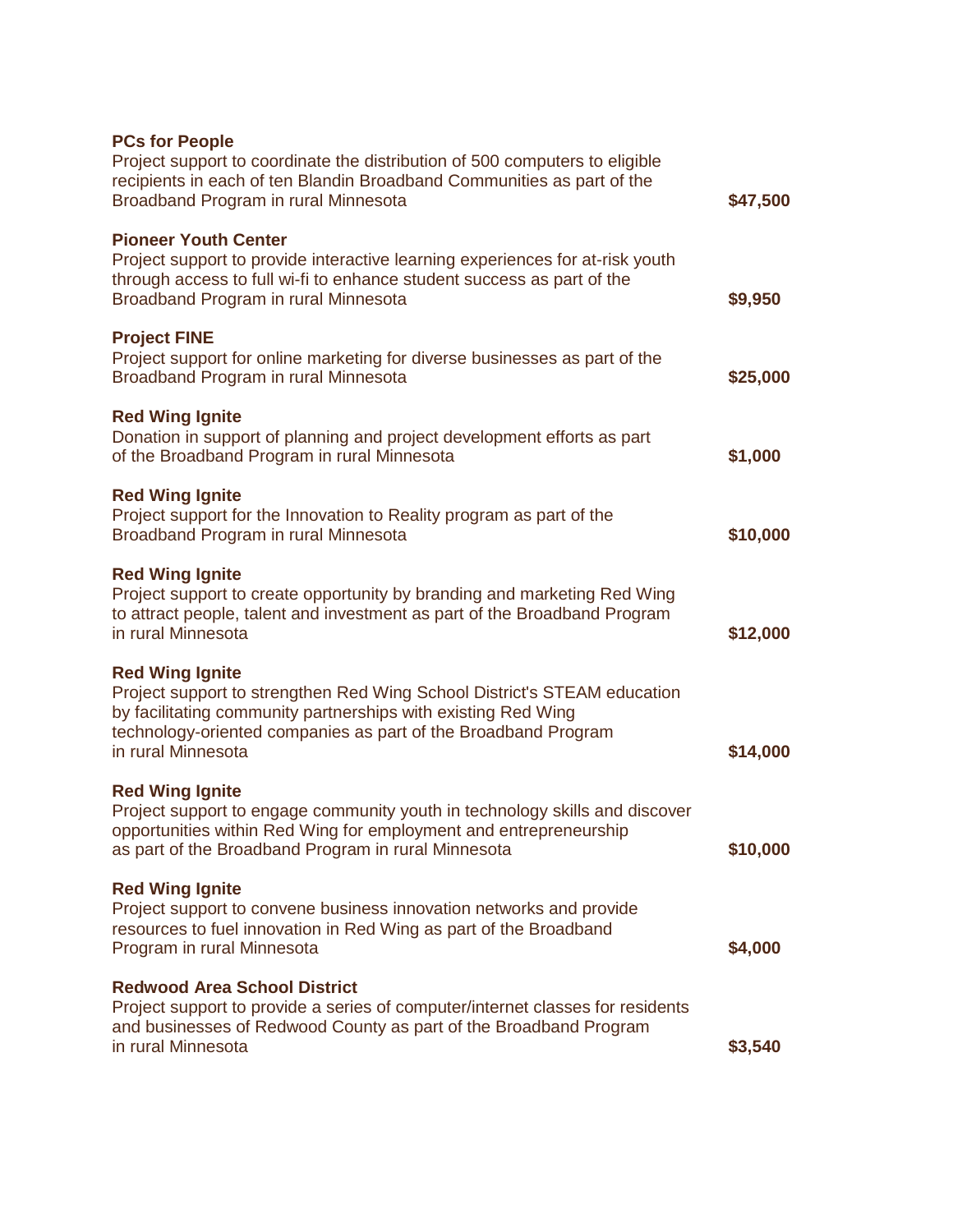| <b>Redwood County</b><br>Donation in support of planning and project development efforts as part<br>of the Broadband Program in rural Minnesota                                                                                                                                            | \$1,000  |
|--------------------------------------------------------------------------------------------------------------------------------------------------------------------------------------------------------------------------------------------------------------------------------------------|----------|
| <b>Redwood County</b><br>Project support equip a training lab in the courthouse to provide a venue<br>for technology training for the general public, employers and Redwood County<br>employees as part of the Broadband Program in rural Minnesota                                        | \$9,150  |
| <b>Region 5 Regional Dev Commission</b><br>Donation in support of planning and project development efforts as part<br>of the Broadband Program in rural Minnesota                                                                                                                          | \$1,000  |
| <b>Sherburne County</b><br>Donation in support of planning and project development efforts as part<br>of the Broadband Program in rural Minnesota                                                                                                                                          | \$1,000  |
| <b>Sherburne County</b><br>Project support to do research and create a shared marketing program to<br>engage citizens and elected officials around the concept of improving<br>broadband services in Sherburne County as part of the Broadband<br>Program in rural Minnesota               | \$15,000 |
| <b>Sherburne County</b><br>Project support to complete a broadband feasibility study in Sherburne County<br>that will identify needs, existing services and infrastructure, and partnership and<br>operations options as part of the Broadband Program in rural Minnesota                  | \$25,000 |
| <b>Sherburne County</b><br>Project support to provide public access to computers in the Sherburne County Historical<br>Building and equip a community meeting room with appropriate<br>technology, including a robust Wi-Fi network as part of the<br>Broadband Program in rural Minnesota | \$10,000 |
| <b>Southwest Minnesota Broadband Services</b><br>Project support to promote collaborative economic development activities<br>through the use of social media and internet-based marketing and sales tools<br>as part of the Broadband Program in rural Minnesota                           | \$16,250 |
| <b>Two Harbors Community Radio</b><br>Project support to provide live streaming capacity for Two Harbors<br>Community Radio, allowing interested listeners to hear broadcasts beyond<br>the limited reach of the FM signal as part of the Broadband Program<br>in rural Minnesota          | \$5,000  |
| <b>Upper Minnesota Valley Regional Development Commission</b><br>Project support for a study to determine the feasibility of constructing<br>a fiber network connecting all public buildings in the Upper Minnesota<br>Valley Region as part of the Broadband Program in rural Minnesota   | \$25,000 |